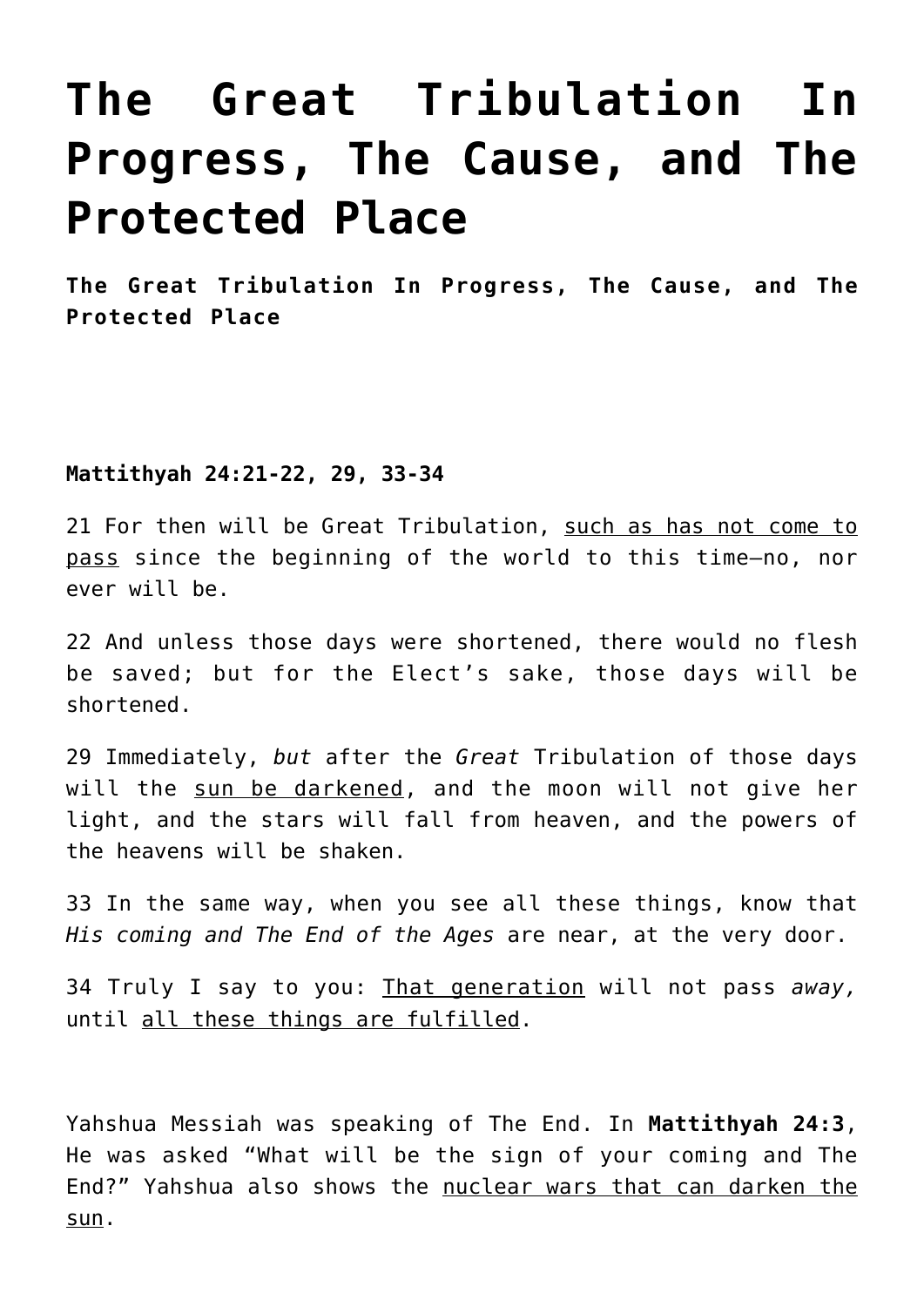## **Mattithyah 24:29**

Immediately, *but* after the *Great* Tribulation of those days will the sun be darkened, and the moon will not give her light, and the stars will fall from heaven, and the powers of the heavens will be shaken.

The following article and essay from *Discover* magazine deals directly with the consequences of nuclear war.

Dr. Thomas was one of the four American scientists who, at the invitation of Senators Edward Kennedy and Mark Hatfield, met in Washington in December for a three-hour open discussion with four Soviet counterparts. The subject of their discussion: the nuclear winter (DISCOVER).

Two scientific reports have recently been published, dealing with the probable effects of nuclear war upon the earth's climate and the life of the planet. The first discovery is already widely known within the scientific community of climatologists, geophysicists, and biologists here and abroad, and has been confirmed in detail by scientists in the Soviet Union. Computer models demonstrate that a nuclear war involving the exchange of less than one third of the total American and Soviet arsenal will change the climate of the entire Northern Hemisphere, shifting it abruptly from its present seasonal state to a long, sunless, frozen night. This will be followed after some months by a settling of nuclear soot and dust, then by a new malignant kind of sunlight, with all of its ultraviolet band, capable of blinding most terrestrial animals, no longer shielded from the earth by the ozonosphere. In the same research, new calculations of the extent and intensity of radioactive fallout predict the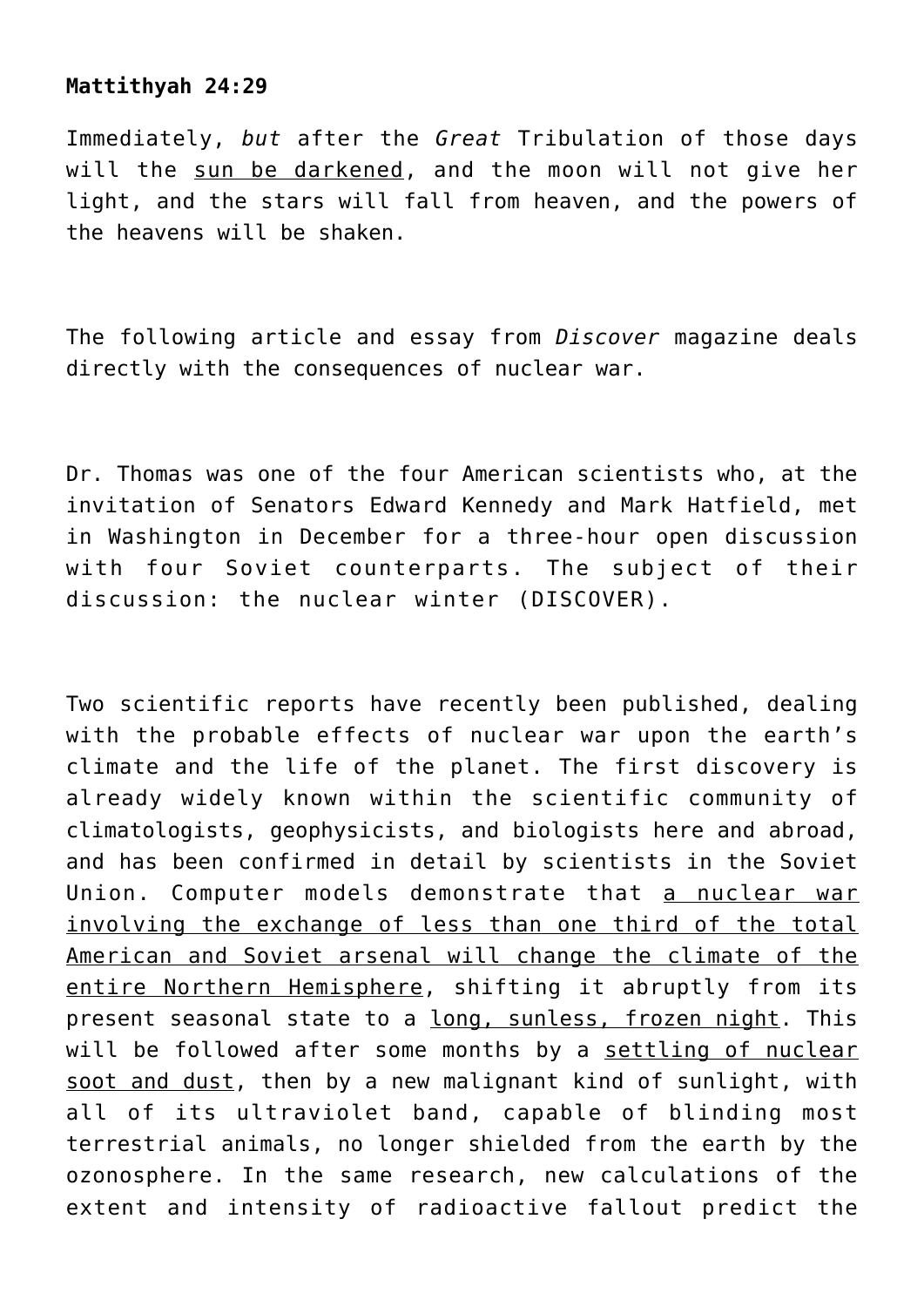exposure of large land areas to much more intense levels of radiation than expected. The report is referred to as TTAPS, an acronym derived from the investigators' names: Turco, Toon, Ackerman, Pollack, and Sagan.

The second piece of work, by Paul Ehrlich and 19 other distinguished biologists, demonstrates that the predictions of TTAPS mean nothing less than the extinction of much of the earth's biosphere, very possibly involving the Southern Hemisphere as well as the Northern.

Taken together, the two papers change everything in the world about the prospect of thermonuclear warfare. They have already received a careful and critical review by scientists representing the disciplines concerned, here and abroad, and there already appears to be an unprecedented degree of concurrence with the technical details as well as the conclusions drawn. In the view of some referees, the TTAPS report may even be understating the climatological damage implied by its data. The 20 biologists' paper, summarized by Professor Ehrlich, represents the consensus arrived at by 40 biological scientists at a meeting in Woods Hole, Massachusetts, last spring.

It is a new world, demanding a new kind of diplomacy and a new logic.

Up to now, the international community of statesmen, diplomats, and military analysts has tended to regard the prospect of nuclear war as a problem only for the adversaries in possession of the weapons. Arms control and the endless negotiations aimed at the reduction of nuclear explosives have been viewed as the responsibility, even the prerogative, of those few nations in actual confrontation. Now all that is changed. There is no nation on earth free of the jeopardy of destruction if any two countries, or groups of countries, embark upon a nuclear exchange. If the Soviet Union and the United States, and their respective allies in the Warsaw Pact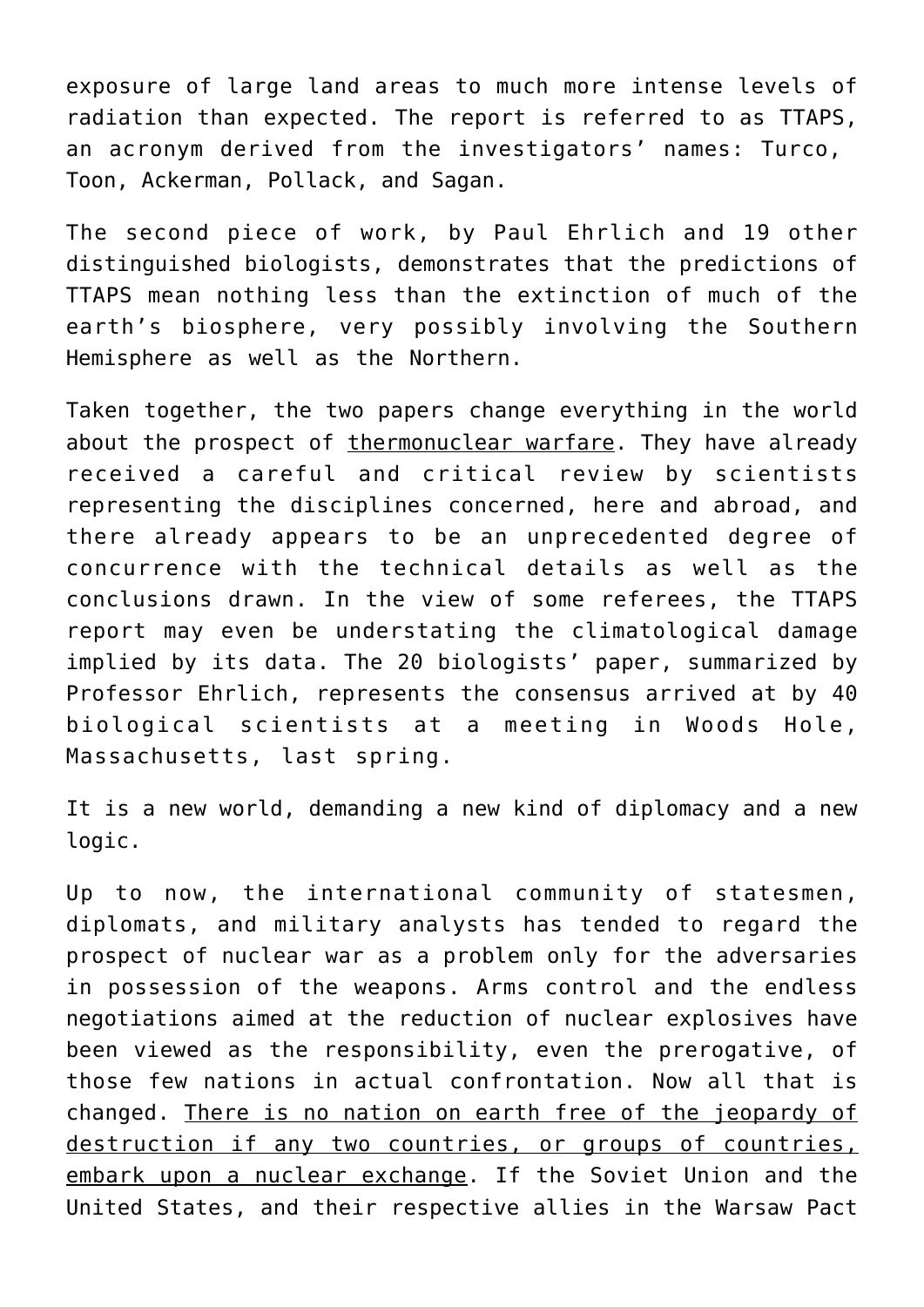and NATO, begin to launch their missiles beyond a still undetermined and ambiguous minimum, neutral states like Sweden and Switzerland are in for the same long-term effects, the same slow death, as the actual participants. Australia and New Zealand, Brazil and South Africa, could have as much to worry about as West Germany if a full-scale exchange were to take place far to the north.

Up to now, we have all tended to regard any conflict with nuclear arms as an effort by paired adversaries to settle such issues as territorial dominance or ideological dispute. Now, with the new findings before us, it is clear that any territory gained will be, at the end, a barren wasteland, and any ideology will vanish in the death of civilization and the permanent loss of mankind's memory of culture.

The risks of this kind of war have conventionally been calculated by the numbers of dead human beings on either side at the end of the battle, armies and noncombatants together. The terms "acceptable" and "unacceptable," signifying so-andso many million human casualties, have been used for making cool judgments about the need for new and more accurate weapon systems. From now on, things are different. Leave aside the already taken for granted estimate that in an all-out exchange of, say, 5,000 megatons, something like a billion people would be killed outright by blast, heat, and radiation. Set aside as well the likely fact that more than another billion would die later on, from the delayed effects of the climate and radioactive fallout.

*Discover* magazine, January/February, 1984

These nuclear bombs that can darken the sun started in this generation in 1934. Remember this date and now read the history below: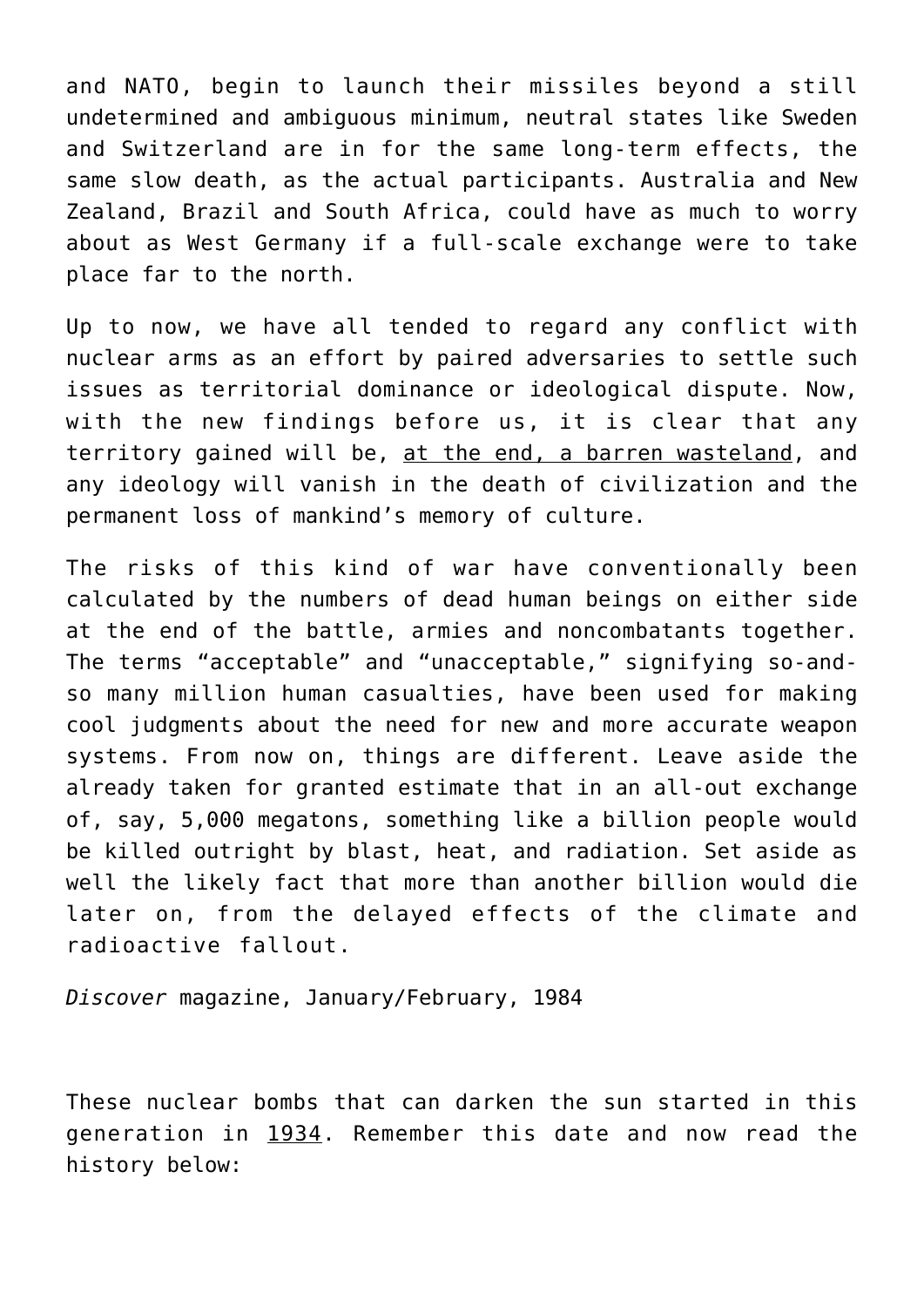## **Leo Szilard – Patenting the Atomic Bomb**

Hungarian physicist, Leo Szilard was the first person to conceive of the nuclear chain reaction and the atomic bomb. He was noted for his contributions to the fields of thermodynamics, biophysics, nuclear physics, and the development of atomic energy.

Leo Szilard was part of the group of scientists that invented the atomic bomb as part of the Manhattan Project.

## **Leo Szilard – Nuclear Chain Reaction Patent:**

On July 4, 1934 Leo Szilard filed the first patent application for the method of producing a nuclear chain reaction aka nuclear explosion. His British patent included a description of a "neutron induced chain reactions to create explosions", and the concept of critical mass. The patent was given to the British War Office as part of the war effort.

nuclearweaponarchive.org

## **Daniyl 12:4**

But you, O Daniyl, shut up the words and seal the book to the time of The End; many will run to and fro, and knowledge will be increased.

The bombs started in the same year that the computer started, which gave a great increase in knowledge to mankind.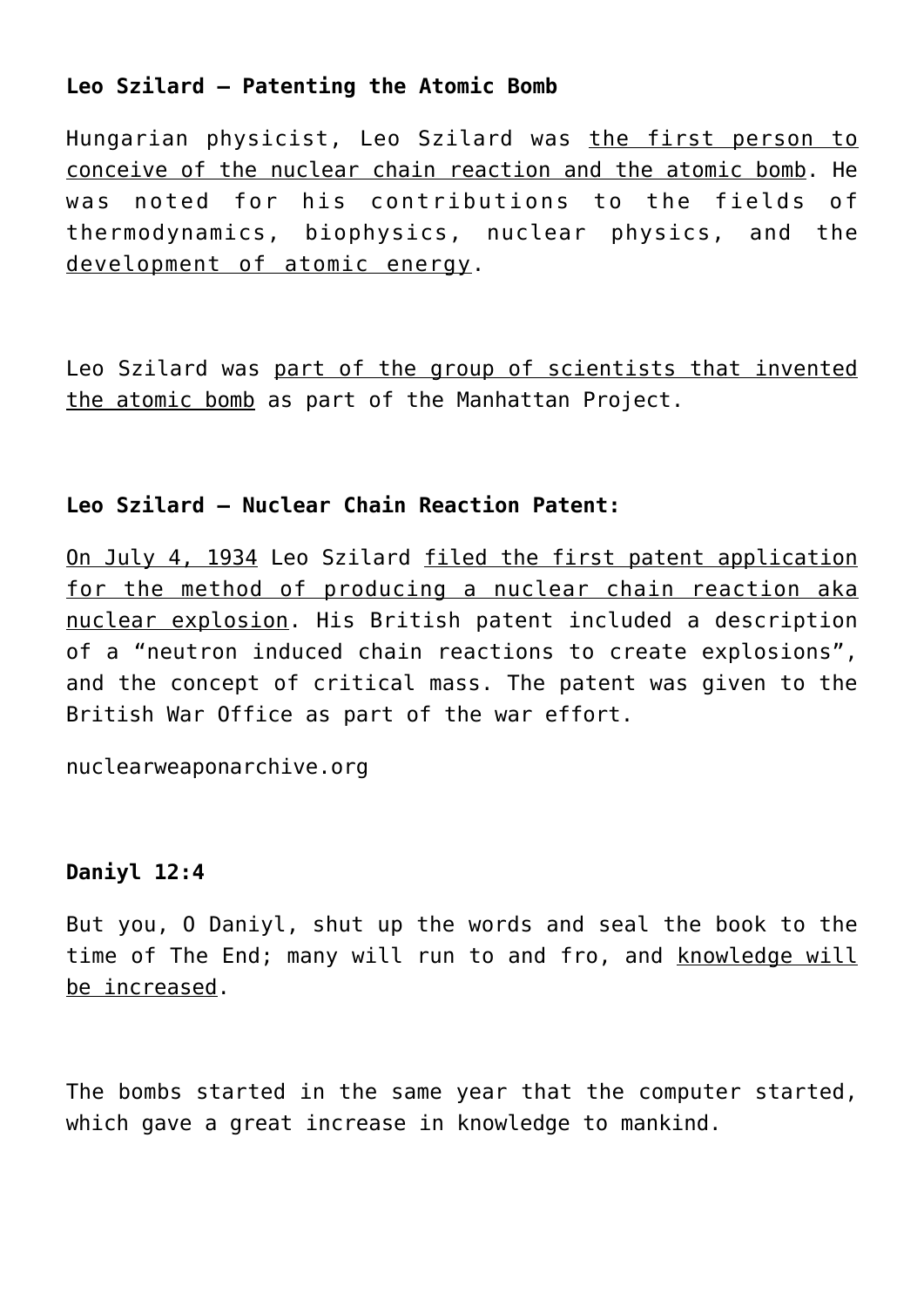## **The Evolution of the Modern Computer. An Open Source Graphical History (1934 to 1950)**

This is the home of the Computer Evolution File. This file attempts to provide a comprehensive graphical representation of the evolution of the modern computer for the period 1934 to 1950.

virtualtravelog.net

Remember that date, 1934.

Yahshua said He would send His Messenger with this warning from The House of Yahweh.

## **Revelation 22:12-16**

12 And behold, I come quickly, and My Reward *is* with Me, to give every man according as his work will be.

13 I am the First and the Last, the Beginning and the End.

14 Blessed *are* those who keep His Laws, that they may have right to the Tree of Life, and may enter in through the gates into the City.

15 For outside *are* dogs, and sorcerers, and whoremongers, and murderers, and worshipers of Gods (elohim) and everyone *who professes* to love, yet practices breaking the Laws.

16 I, Yahshua, have sent My Messenger to testify to you these things in the congregations of The House of Yahweh. I am the Root and the Offspring of David, *and* the Bright and Morning Star.

That Messenger was born in 1934 and is testifying to the world, as I write this newsletter. Yahshua also showed this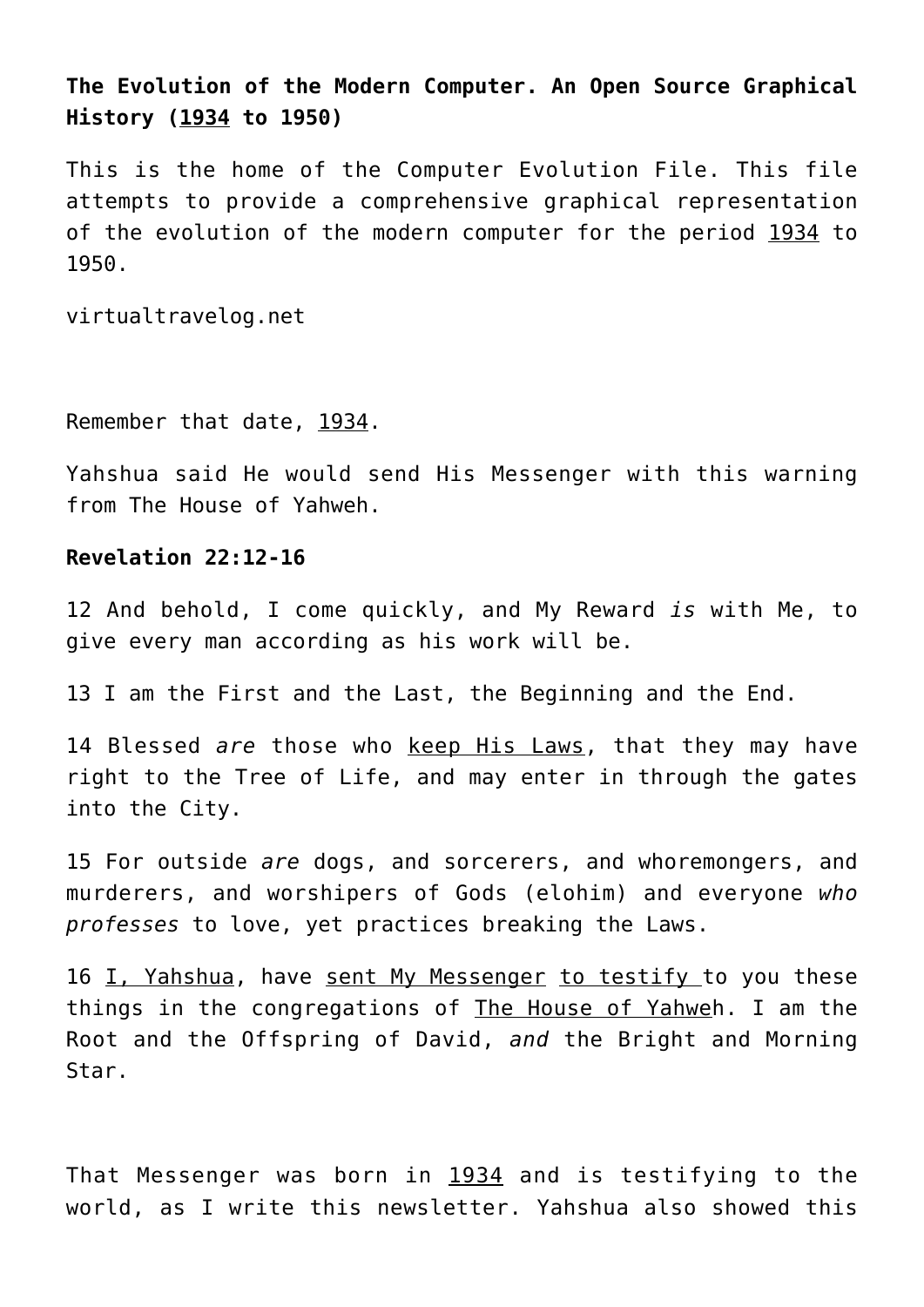same Prophecy in:

#### **Mattithyah 24:14**

And this Joyous Message of the Kingdom of Yahweh shall be preached in all the world *from* The House of Yahweh *at* Abel by the Witness Yisrayl; for Yahweh will be with him. *He will preach this Message* to all nations; and then The End will come.

If you will notice, the Great Tribulation, The End, the Last Days' Witness or Messenger, and the nuclear bombs are all in that same generation that started in 1934. That generation started with the birth of the last of the two prophesied brothers called in Prophecy, the Two Witnesses.

**Yahweh's Prophet Daniyl Saw the Same Generation as Yahshua Messiah Did**

## **Daniyl 12:1**

And at that time, one who is like Yahweh will stand up *at* Abel; Yisrayl, the Great Priest, who stands *at* Abel to teach Yahweh's Just, Perfect Laws to the children of Your People; and there will be a time of trouble, such as never was since there was a nation to that same time. And at that time, Your People will be delivered, everyone who will be found written in The Book *of Life*.

Daniyl shows the greatest time of trouble ever. **Mattithyah 24:21-22** shows the same thing, the greatest time of trouble ever.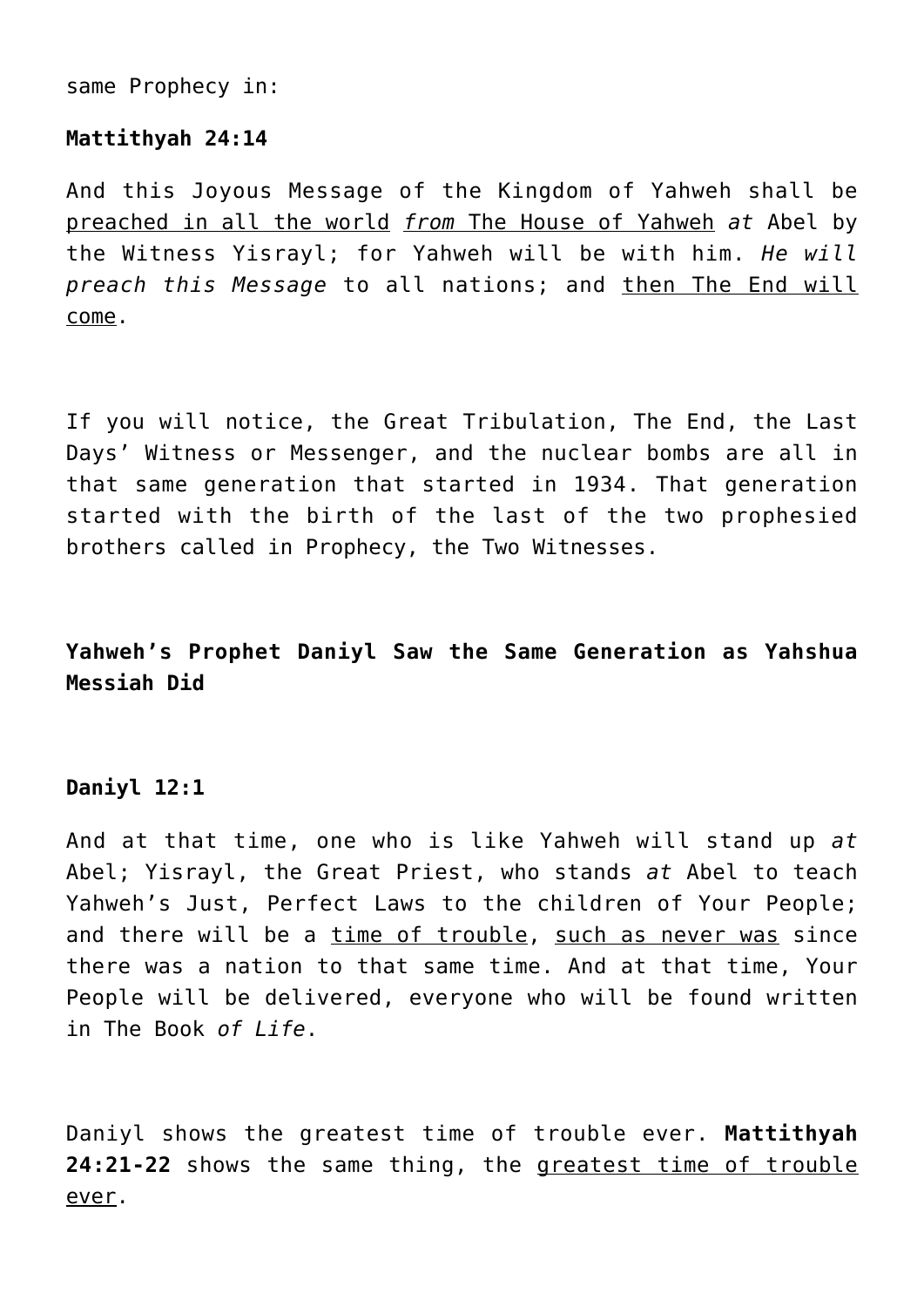#### **Daniyl 12:4**

But you, O Daniyl, shut up the words, and seal the book to the time of The End; many will run to and fro, and knowledge will be increased.

Daniyl shows the time of The End. **Mattithyah 24:3** shows the same time of The End.

#### **Daniyl 12:5**

Then I, Daniyl, looked; and behold, there stood two others, one on this side of the bank of the river, and the other on that side of the bank of the river.

Daniyl shows here the Two Witnesses taking their Message of The End.

## **Daniyl 12:6**

And said to the man clothed in linen, who on that future day is teaching: How long *will it be to* the end of these wonders?

That future day or that generation started with the birth of one of the two brothers whom Yahweh named and called His Two Witnesses. Carefully read this amazing Prophecy, which Yahweh inspired several of His Prophets and Yahshua to teach.

#### **Isayah 44:1-8**

1 Yet now hear, 0 Yaagob My Servant, and Yisrayl whom I have chosen,

2 This is what Yahweh says, Who made you and formed you from the womb, Who will help you: Do not be afraid, Yaaqob My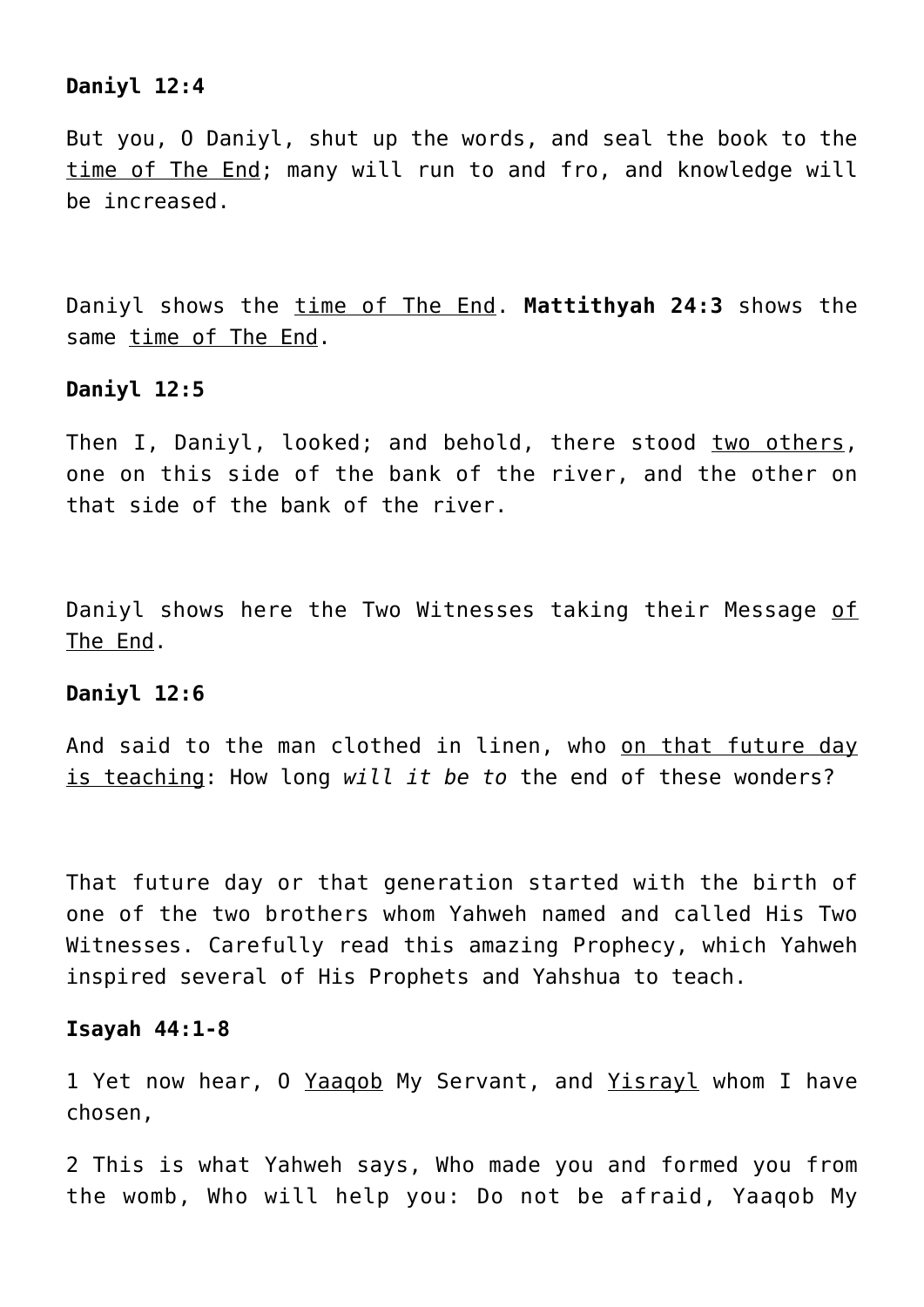Servant and Yeshurun; *Beloved Yisrayl,* whom I have appointed.

3 For I will pour water upon him who is thirsty, and floods upon the dry ground; I will pour out My Spirit upon your seed, and My blessing upon your offspring.

4 They will spring up among the grass, as willows by the watercourses.

5 One will say; I belong to Yahweh, and the same will call himself with the name of Yaaqob. The other will subscribe with his hand, and write; I belong to Yahweh, and surname himself with the name of Yisrayl.

6 This is what Yahweh, the King of Israyl, and Redeemer, Yahweh our Father, says: I *am* the First, and I *am* the Last, and except for Me *there is* no source of power!

7 And Who, as I, will foretell, and set it in order for Me, since I appointed the ancient people? And the things which are coming, and will come, let them foretell them.

8 Do not fear, nor be afraid. Have I not told you from that time, and have declared; You *are* My Witnesses! Is there a source of power except Me? Truly, *there is* no *other* Rock; I know not *one.*

In a vision, Daniyl was allowed to talk to one of those brothers, the youngest who was born in 1934. Remember that date, 1934.

**Daniyl 12:4** – the increase in knowledge (computer) started in 1934.

**Mattithyah 24:29** – the nuclear bombs that can darken the sun started in 1934.

**Revelation 22:16** – the Messenger, the younger of the Two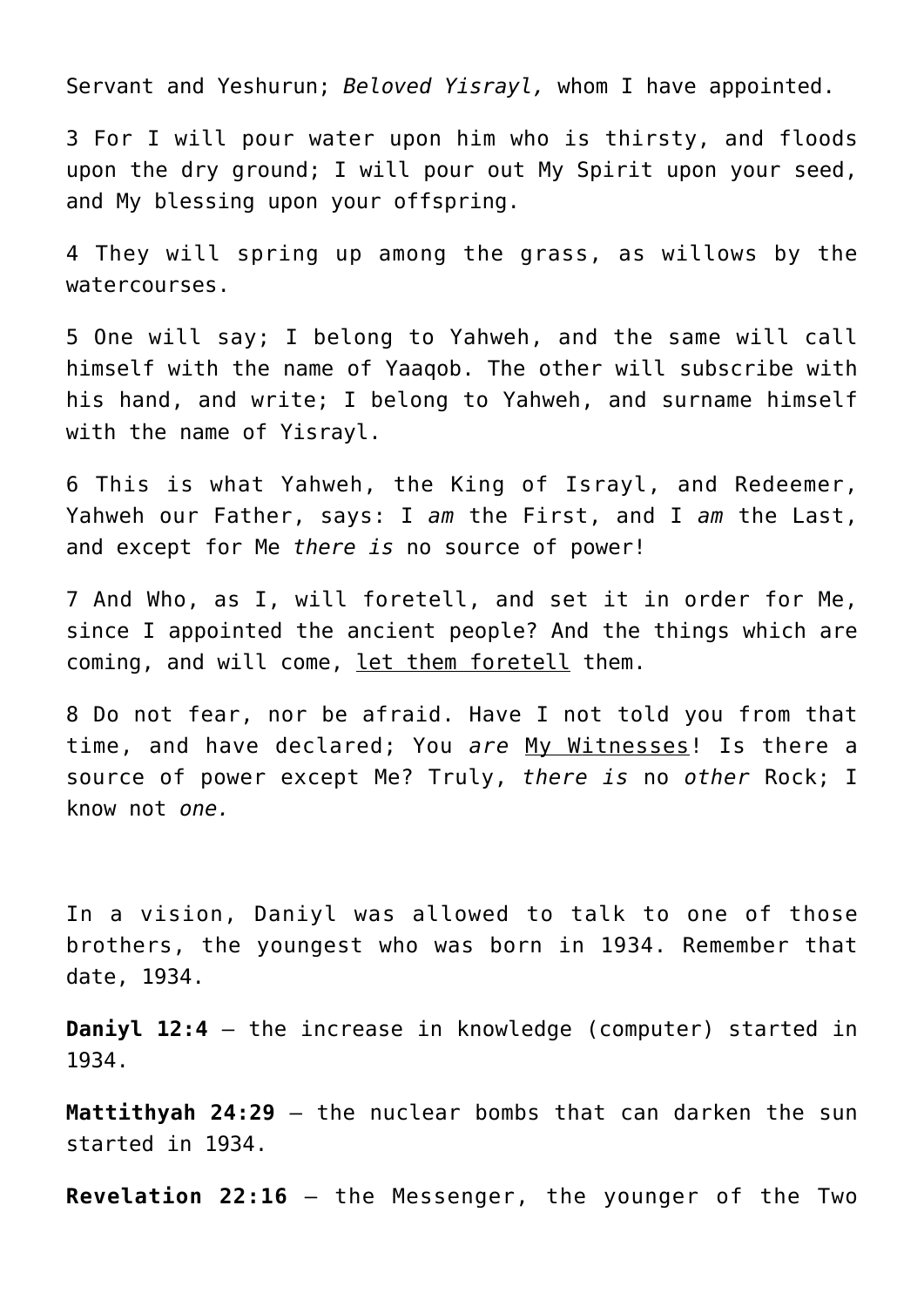Witnesses, was born in 1934. This last born of the Two Witnesses works with Yahshua, the High Priest over The House of Yahweh.

#### **Zecharyah 6:11**

Take the silver and gold and make crowns, and set *them* upon the head of Yahshua Son of Yahweh, the High Priest.

The word translated **Yahzadak** in some versions is word #3087 in the Hebrew Dictionary of *Strong's Exhaustive Concordance* and means *Yahweh who made Righteousness and is Righteous*.

Wow! Did you get that? Yahshua said:

## **Mattithyah 6:33**

But seek you first the Kingdom of Yahweh and His Righteousness, and all these things will be added to you.

Yahshua said:

#### **Revelation 22:16-17**

16 I, Yahshua, have sent My Messenger to testify to you these things in the congregations of The House of Yahweh. I am the Root and the Offspring of David, *and* the Bright and Morning Star.

17 And the Spirit and the brides, say: Come! And let him who hears, say: Come! And let him who is thirsty come. And whoever will, let him take the water of life freely.

**Verse 17** – come? Where? **Verse 16** – The House of Yahweh. Look!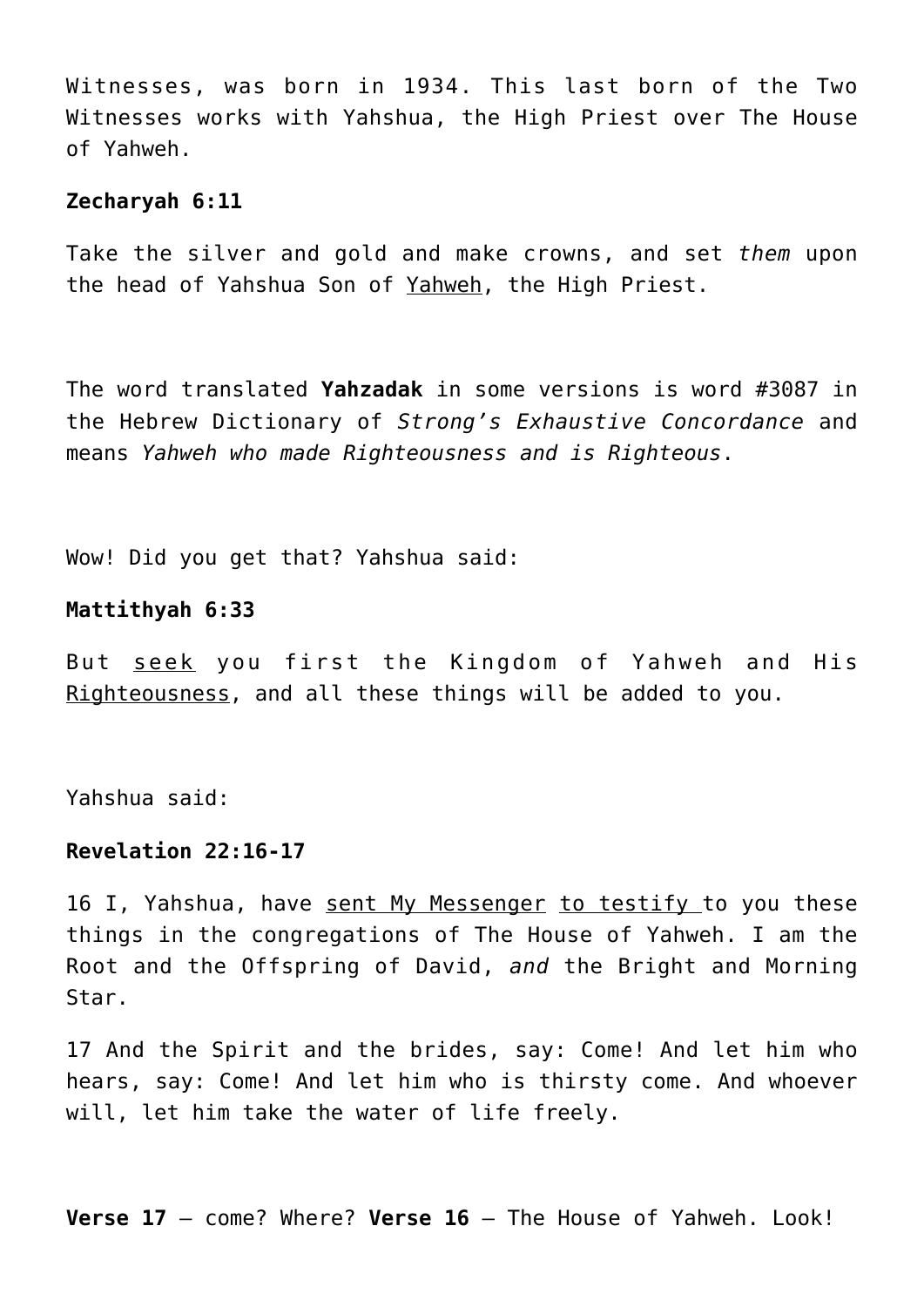#### **Hebrews 10:21**

And *having* a High Priest over The House of Yahweh:

What is Yahshua teaching in this generation as High Priest over The House of Yahweh?

## **Hebrews 10:16, 21**

16 This is the Covenant that I will renew with them after those days, says Yahweh: I will put My Laws into their hearts, and in their minds I will write them;

21 And *having* a High Priest over The House of Yahweh:

The answer to the previous question is found in **verse 16**. Yahshua is teaching the Laws of Yahweh; that is, Yahweh's Righteousness. Compare, same thing:

#### **Revelation 22:12-14**

12 And behold, I come quickly, and My Reward *is* with Me, to give every man according as his work will be.

13 I am the First and the Last, the Beginning and the End.

14 Blessed *are* those who keep His Laws, that they may have right to the Tree of Life, and may enter in through the gates into the City.

Compare:

#### **Mattithyah 24:14**

And this Joyous Message of the Kingdom of Yahweh shall be preached in all the world *from* The House of Yahweh *at* Abel by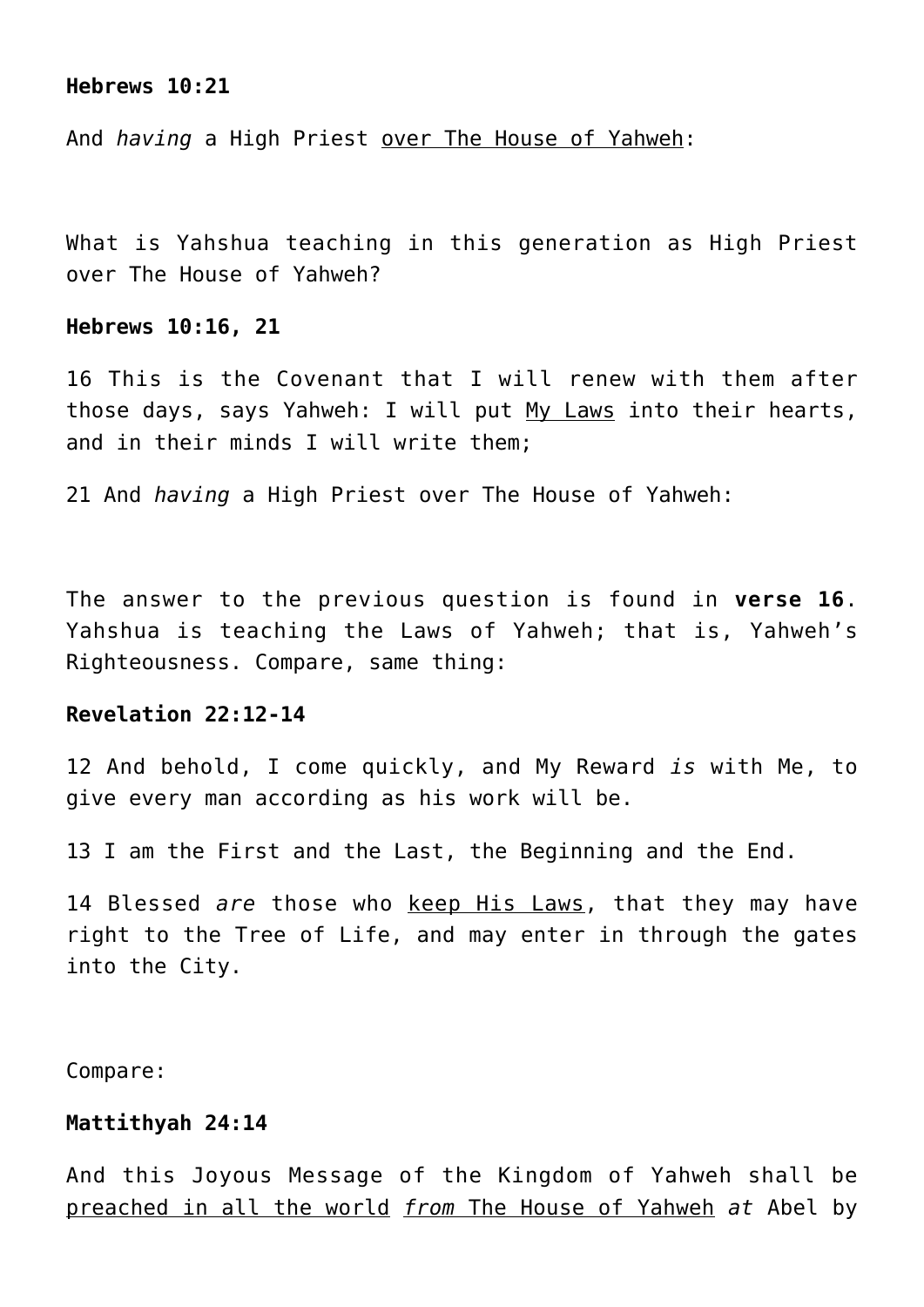the Witness Yisrayl; for Yahweh will be with him. *He will preach this Message* to all nations; and then The End will come.

Read one more time:

#### **Revelation 22:16**

I, Yahshua, have sent My Messenger to testify to you these things in the congregations of The House of Yahweh. I am the Root and the Offspring of David, *and* the Bright and Morning Star.

House of Yahweh?

## **Micahyah 4:1-3**

1 But in the Last Days it will come to pass *that* the mountain; *promotion,* of The House of Yahweh will be established in the chief of the nations. It will be raised above all congregations; and all peoples will *eventually* flow to it.

2 And many people will go and say; Come, and let us go up to the mountain; *uplifting,* of Yahweh, and to the House of the Father of Yaaqob, and He will teach us of His Ways, and we will walk in His Paths. Because the Laws will depart from Zion, and the Word of Yahweh from Yerusalem.

3 And He will judge between many people, and rebuke strong nations afar off; and they will beat their swords into plowshares, and their spears into pruninghooks. Nation will not lift up sword against nation, nor will they learn war anymore.

House of Yahweh? Wow! It's here! And Yahshua Messiah is the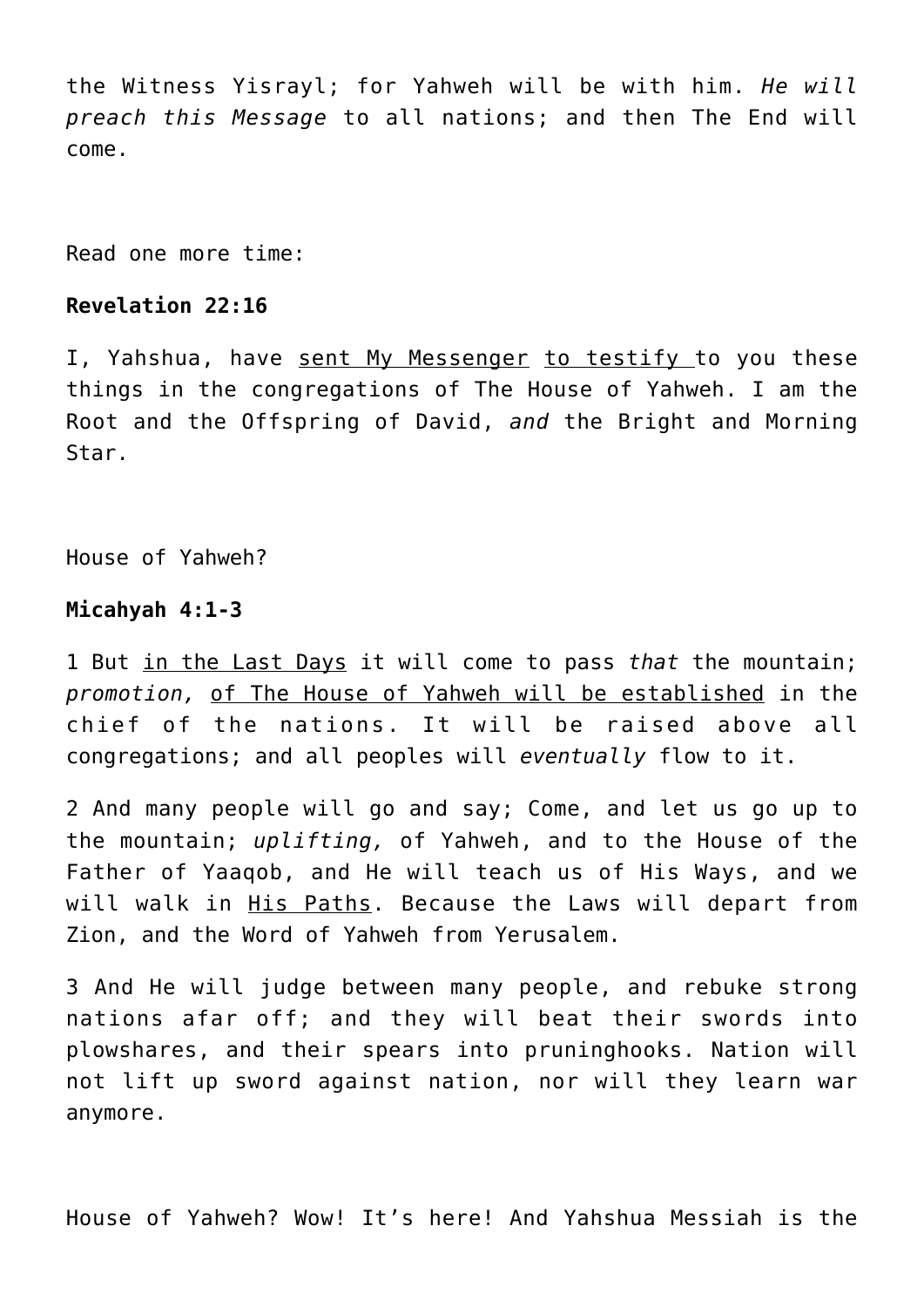High Priest.

## **Zecharyah 6:11-13**

11 Take the silver and gold and make crowns, and set *them* upon the head of Yahshua Son of Yahweh, the High Priest.

12 Speak to him, and say; This is what Yahweh our Father says: Behold, the Man Whose Name is the BRANCH! For He will branch out from His place, and He will build The House of Yahweh!

13 Yes, He will build The House of Yahweh. He will bear glory, and will sit and rule on His throne. He will be a Priest upon His throne; and the counsel of Peace will be between them both.

This generation started in 1934 with the birth of the last of the two brothers called Witnesses of Yahweh. Remember, the Prophet Daniyl saw and actually talked with one of those two brothers whom he saw teaching on a future day. See the time, times, and half a time, Daniyl asked about The End.

## **Daniyl 12:4**

But you, O Daniyl, shut up the words, and seal the book to the time of The End; many will run to and fro, and knowledge will be increased.

Notice, the books were sealed until Yahweh's Two Witnesses in this generation.

## **Daniyl 12:5**

Then I, Daniyl, looked; and behold, there stood two others, one on this side of the bank of the river, and the other on that side of the bank of the river.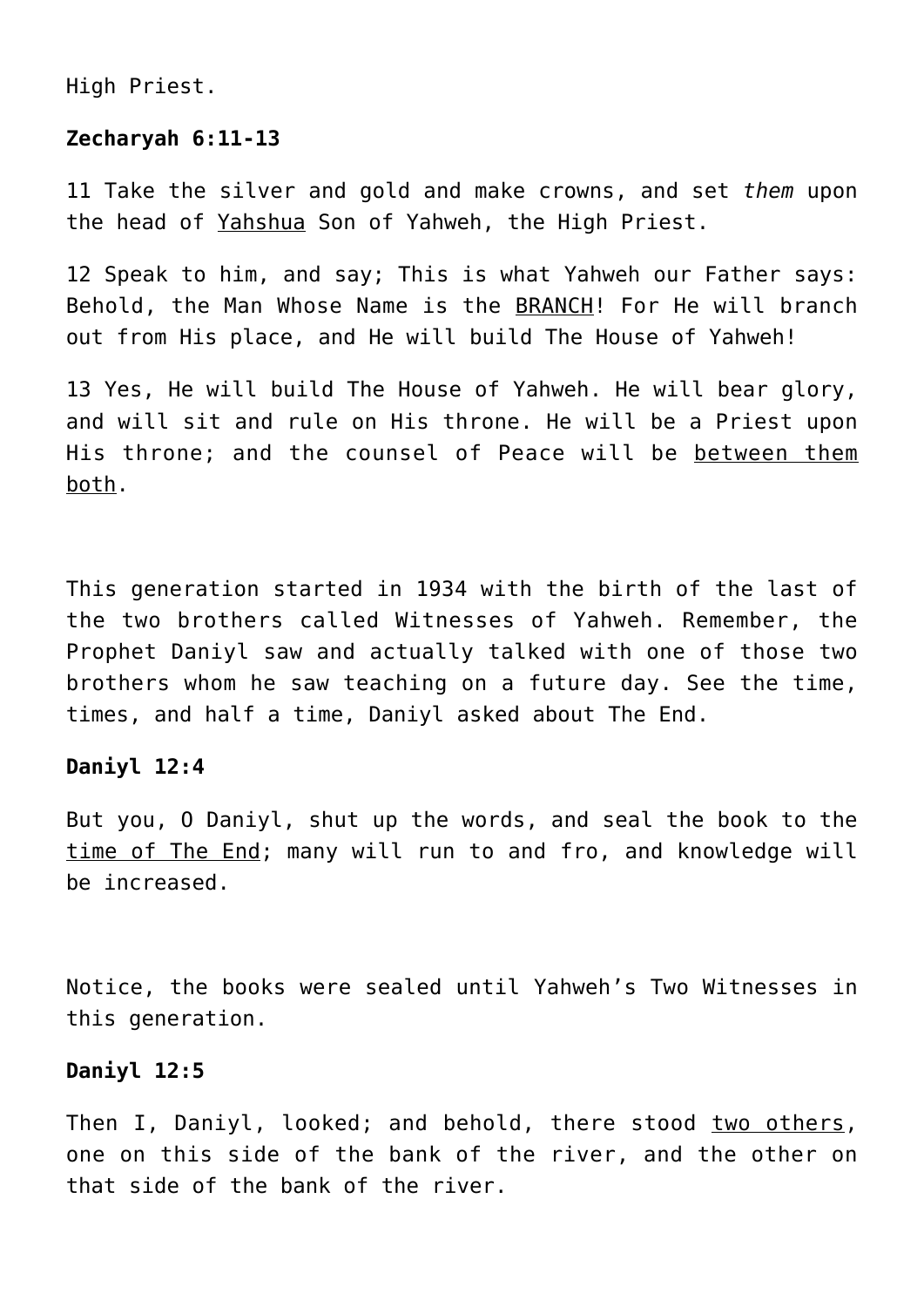Those two others are the prophesied Two Witnesses.

#### **Daniyl 12:6-10**

6 And said to the man clothed in linen, who on that future day is teaching: How long *will it be to* the end of these wonders?

7 Then I heard the man clothed in linen, who on that future day is teaching, when he held up his right hand and his left hand toward heaven, and vowed by Him Who lives forever, that: *It will be* for a time, times, and a half, when *Yahweh* will have accomplished pouring out His Power through His Holy People, all these *things* will be finished.

8 So I heard, but I did not understand. Then I said; O my ruler, what *will be* The End of these *things?*

9 But he said: Go your way, Daniyl, for the words *are* closed up and sealed until the time of The End.

10 Many will be purified, and made white, and tried; *tested;* but the wicked will do wickedly; and none of the wicked will understand, but the wise will understand.

Time, times and a half.

#### **Daniel 12:7, Amplified Bible**

And I heard the man clothed in linen, who was above the waters of the river, when he held up his right and his left hand toward the heavens and swore by Him Who lives forever that it shall be for a time, times, and a half a time [or three and one-half years]; and when they have made an end of shattering and crushing the power of the holy people, all these things shall be finished.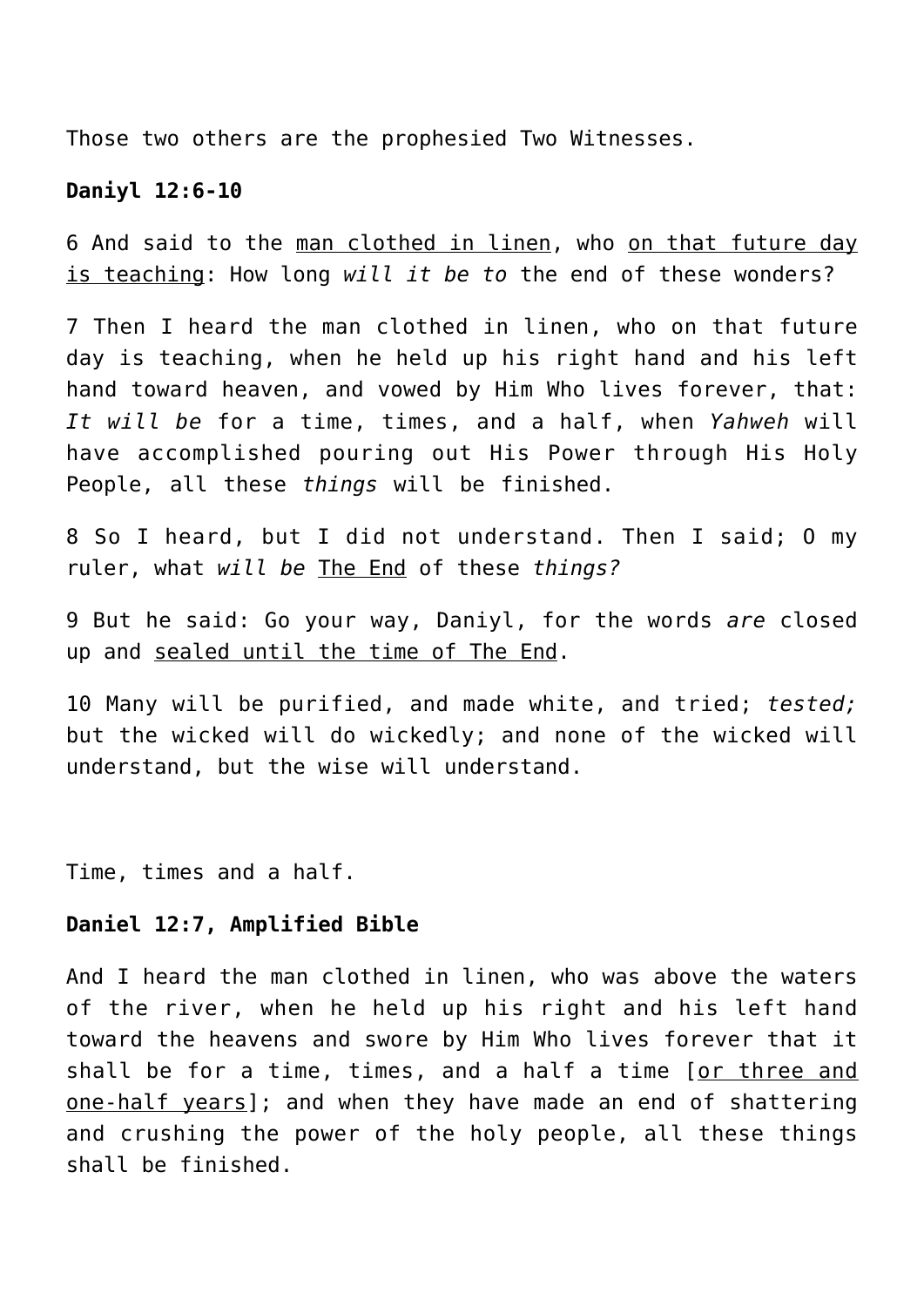Now see three and one-half years.

#### **Revelation 11:3**

And I will give to My Two Witnesses to perform their Prophetic offices, and they will foretell events about the one thousand two hundred and sixty days, those cast about with darkness.

*The Anchor Bible,* Volume 38, page 171, shows the Greek phrase *hemeras chilias diakosias eksekonia*, traditionally translated twelve hundred and sixty days in **Revelation 11:3**, is actually an expression that really means three and one-half years.

My Two Witnesses, see!

## **Isayah 44:2, 7**

2 This is what Yahweh says, Who made you and formed you from the womb, Who will help you: Do not be afraid, Yaaqob My Servant and Yeshurun; *Beloved Yisrayl,* whom I have appointed.

7 And Who, as I, will foretell, and set it in order for Me, since I appointed the ancient people? And the things which are coming, and will come, let them foretell them.

The Prophecies were sealed until the generation of the two whom Yahweh said would foretell them.

#### **Isayah 44:8**

Do not fear, nor be afraid. Have I not told you from that time, and have declared; You *are* My Witnesses! Is there a source of power except Me? Truly, *there is* no *other* Rock; I know not *one.*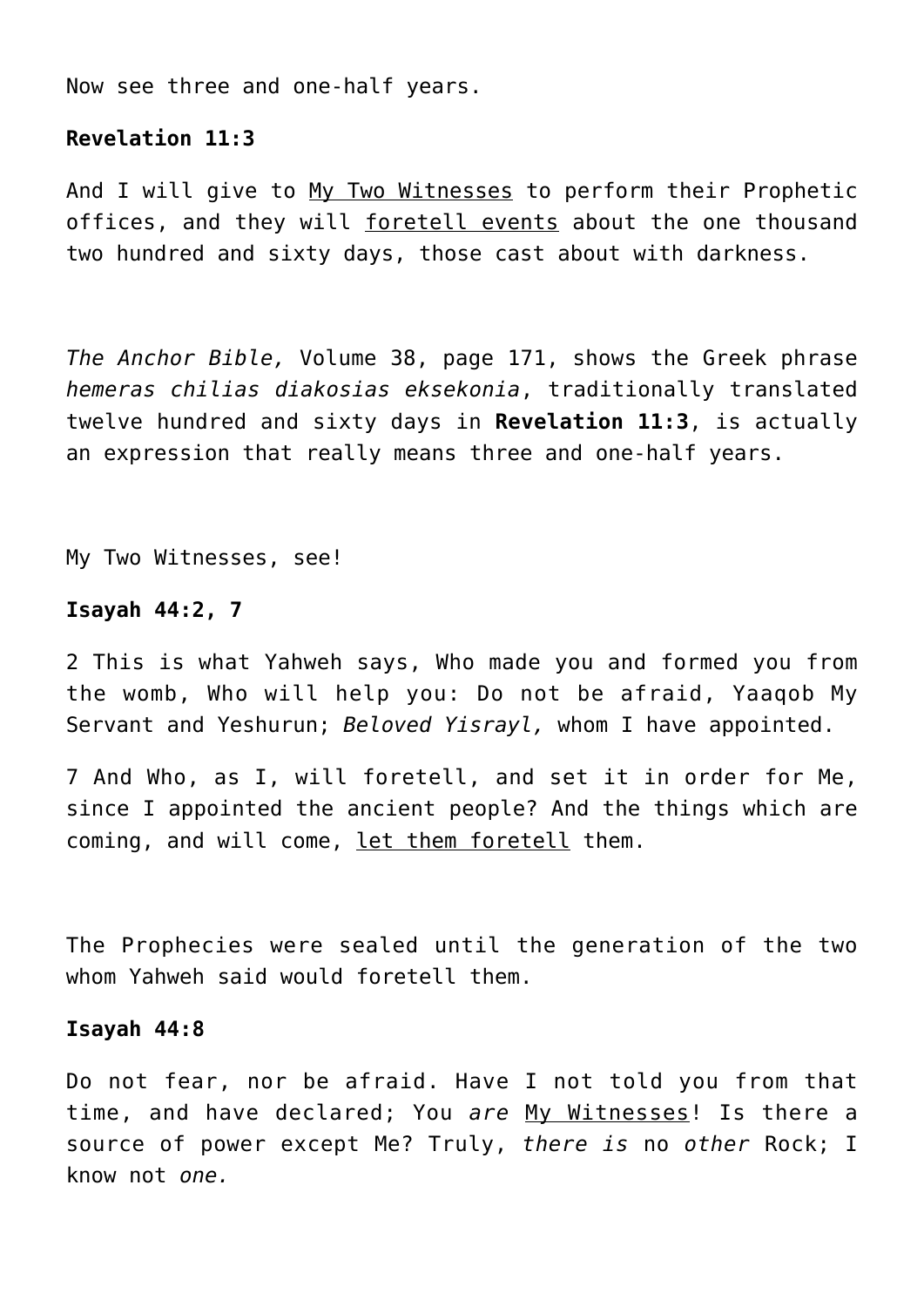Now see in the exact prophesied generation. Read:

#### **Revelation 11:3-4**

3 And I will give to My Two Witnesses to perform their Prophetic offices, and they will foretell events about the one thousand two hundred and sixty days, those cast about with darkness.

4 These are the two Olive Trees, and the Two Lamps *of the Seven Lamp Lampstand,* ministering for the Father in the earth.

Did you see that? These are the two brothers of **Isayah 44**; otherwise, spoken of as the two Olive Trees and the two lamps on the Seven Lamp Lampstand. For that Prophecy go back to:

#### **Zecharyah 6:11-13**

11 Take the silver and gold and make crowns, and set *them* upon the head of Yahshua Son of Yahweh, the High Priest.

12 Speak to him, and say; This is what Yahweh our Father says: Behold, the Man Whose Name is the BRANCH! For He will branch out from His place, and He will build The House of Yahweh!

13 Yes, He will build The House of Yahweh. He will bear glory, and will sit and rule on His throne. He will be a Priest upon His throne; and the counsel of peace will be between them both.

In **verse 12**, did you notice the word **Branch**? Now compare and remember the Seven Lamp Lampstand.

#### **Zecharyah 4:11-12**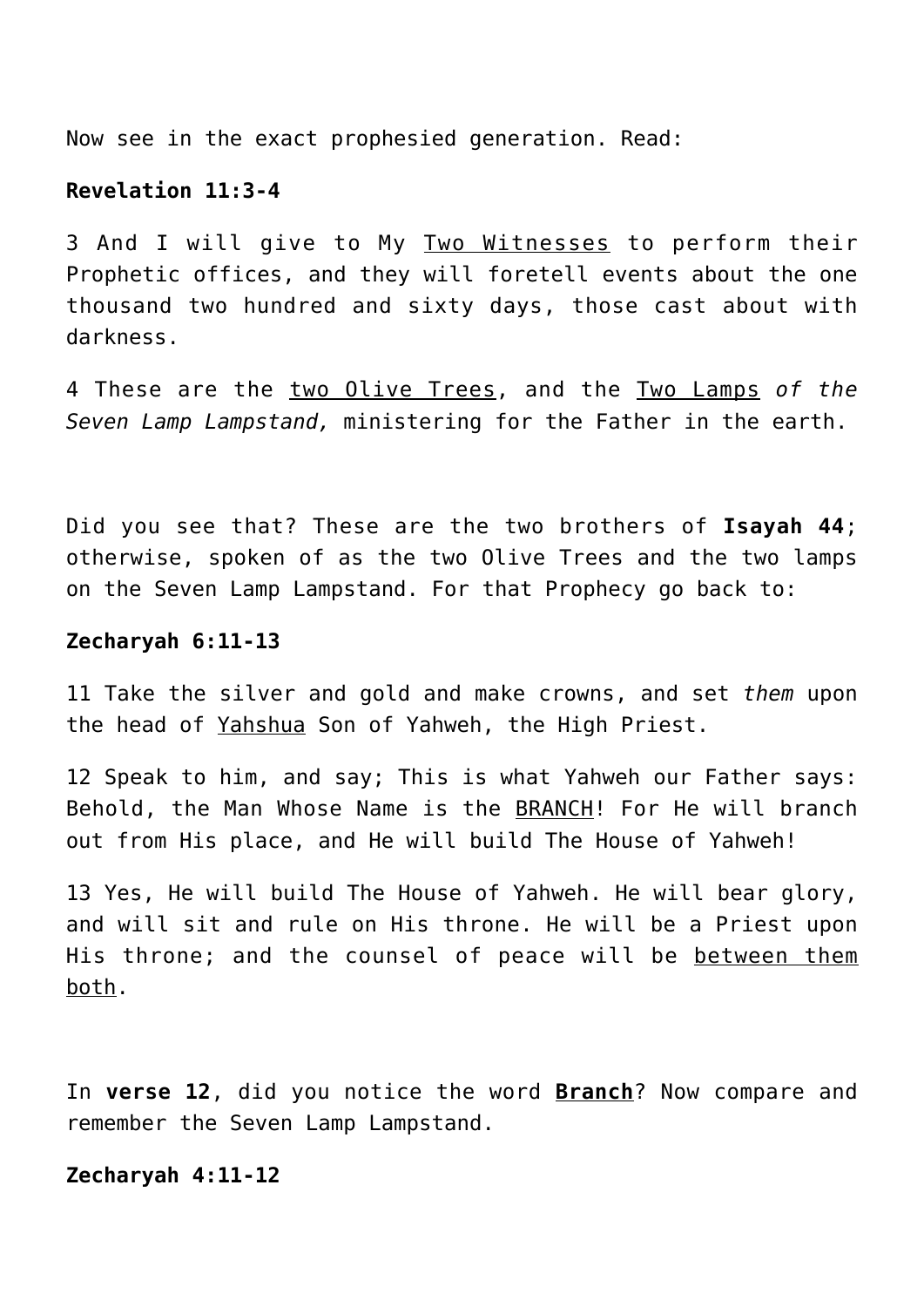11 Then I answered, and said to him: What *are* these two Olive Trees upon the right side of the lampstand, and upon the left *side* of it?

12 Then I spoke *to him* again, and said to him; What *are these* two Olive Branches which, through the two golden pipes, empty the golden oil through them?

So the Two Witnesses of **Revelation 11,** one of which is is also called the Branch. These are also called the Two Olive Branches, the Two Lamps of the Seven Lamp Lampstand and the Two Branches are the same two brothers of **Isayah 44**.

One Branch, notice again:

#### **Zecharyah 6:11-13**

11 Take the silver and gold and make crowns, and set *them* upon the head of Yahshua son of Yahweh, the High Priest.

12 Speak to him, and say; This is what Yahweh our Father says: Behold, the Man Whose Name is the BRANCH! For He will branch out from His place, and He will build The House of Yahweh!

13 Yes, He will build The House of Yahweh. He will bear glory, and will sit and rule on His throne. He will be a Priest upon His throne; and the counsel of peace will be between them both.

What are they? What is their job? Daniyl said:

## **Daniyl 12:5-7**

5 Then I, Daniyl, looked; and behold, there stood two others, one on this side of the bank of the river, and the other on that side of the bank of the river.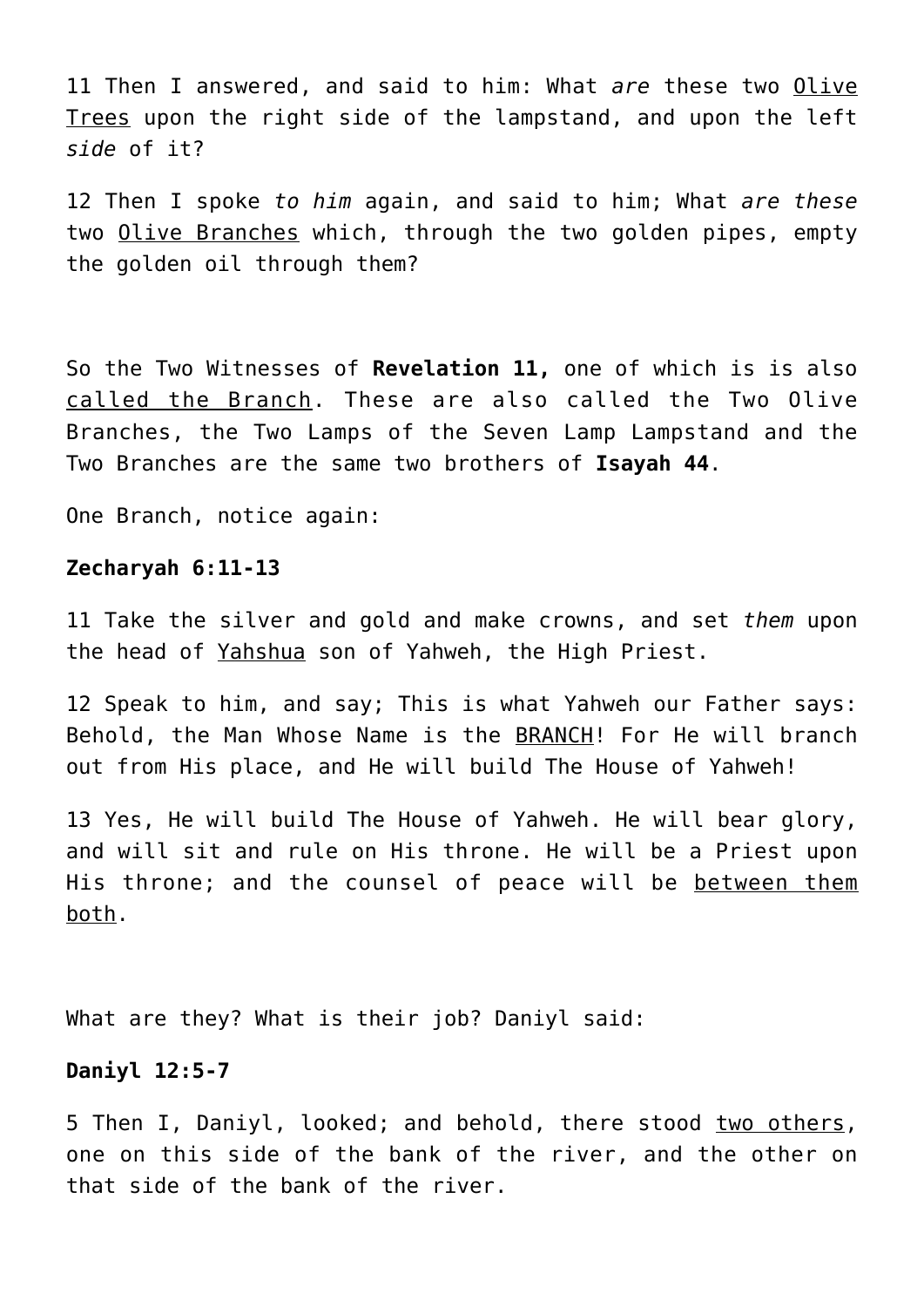6 And said to the man clothed in linen, who on that future day is teaching: How long *will it be to* the end of these wonders?

7 Then I heard the man clothed in linen, who on that future day is teaching, when he held up his right hand and his left hand toward heaven, and vowed by Him Who lives forever, that: *It will be* for a time, times, and a half, when *Yahweh* will have accomplished pouring out His Power through His Holy People, all these *things* will be finished.

Compare and remember – what are they?

#### **Zecharyah 4:12-14**

12 Then I spoke *to him* again, and said to him; What *are these* two Olive Branches which, through the two golden pipes, empty the golden oil through them?

13 He answered me, and said: Do you not know what these *are?* And I said: No my ruler.

14 Then he said; These *are* the two Anointed Ones who stand for the Supreme Ruler of the whole earth.

Remember – what are they?

## **Revelation 11:3-4**

3 And I will give to My Two Witnesses to perform their Prophetic offices, and they will foretell events about the one thousand two hundred and sixty days, those cast about with darkness.

4 These are the two Olive Trees, and the Two Lamps *of the Seven Lamp Lampstand,* ministering for the Father in the earth.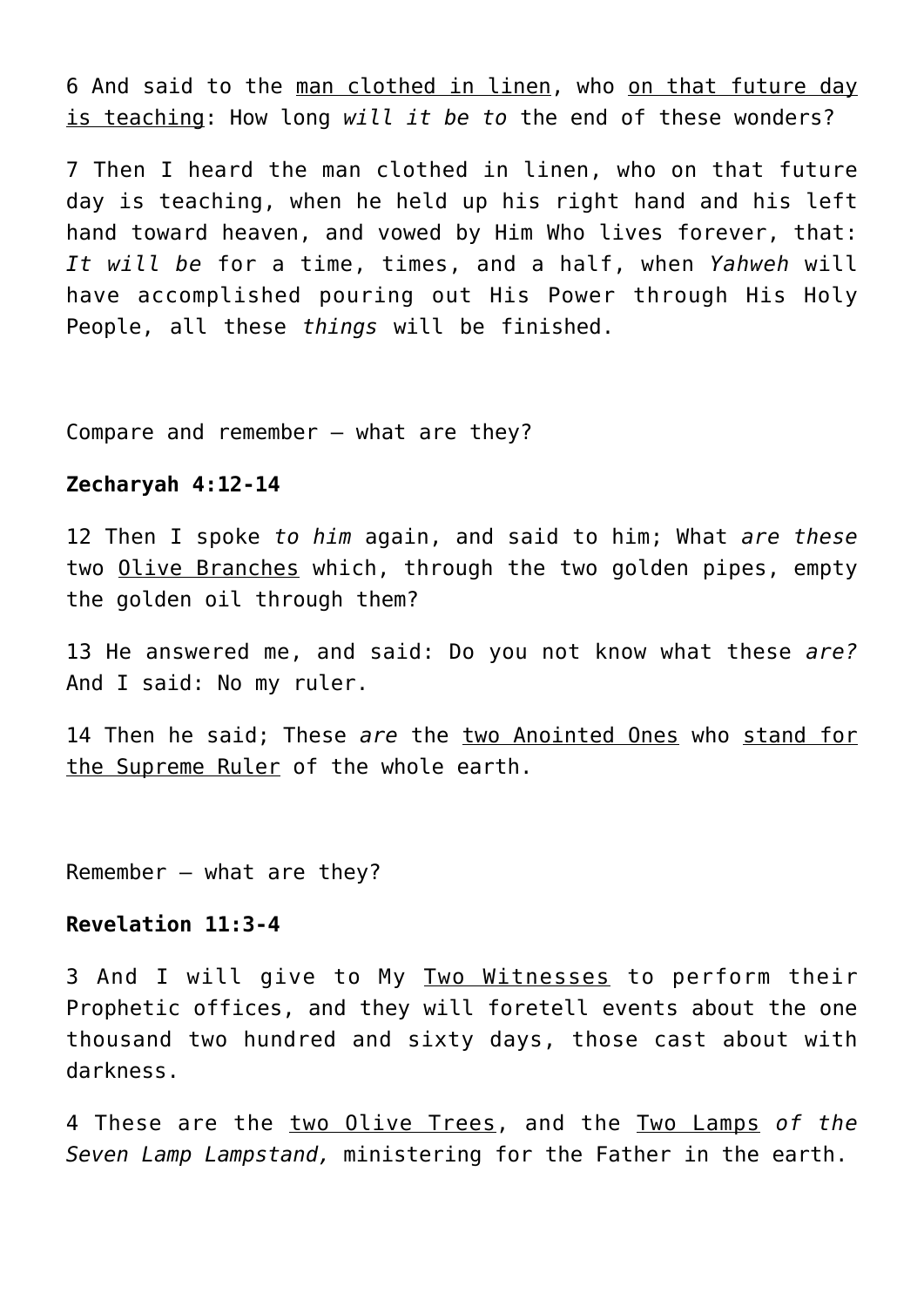Compare: Remember, what are they? Answer:

## **Zecharyah 5:5-6**

5 Then the malak who was speaking with me came forward, and said to me: Lift up your eyes now, and understand that which is sent by Commandment.

6 And I asked: What is it? And he answered: This is the ephah; *The Standard of Perfection,* which is sent by *Yahweh's* Laws. Then he added: This is honor, knowledge, and understanding throughout the whole earth.

**Verse 5** – sent by Commandment. Compare:

#### **Amosyah 3:7**

Most assuredly Father Yahweh will have no work, other than the Work that He has prophesied *in advance* by His Servants the Prophets.

So the meaning of sent by Commandment of Yahweh means they are spoken of, prophesied of, written about by Inspiration of Yahweh.

**Zecharyah 5:5**…sent by Commandment.

#### **Zecharyah 5:6**

And I asked: What is it? And he answered: This is the ephah; *The Standard of Perfection,* which is sent by *Yahweh's* Laws. Then he added: This is honor, knowledge, and understanding throughout the whole earth.

Remember, Yahweh's Way, His Righteousness is Perfect. Yahshua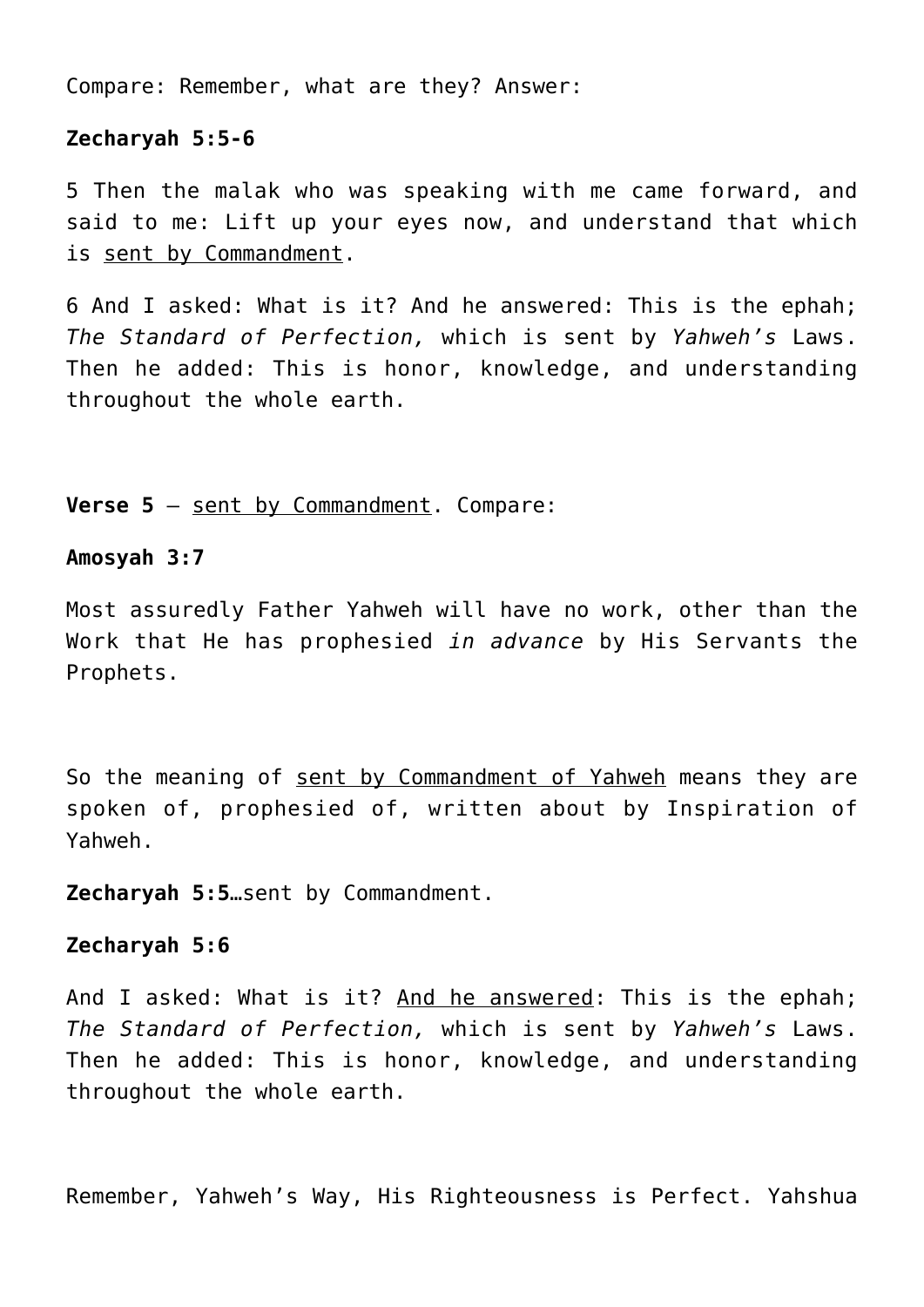said:

## **Mattithyah 5:48**

Therefore, become perfect, just as your Father Who is in heaven is Perfect.

## **Mattithyah 6:33**

But seek you first the Kingdom of Yahweh and His Righteousness, and all these things will be added to you.

#### **II Samuyl 22:31**

Yahweh, His way is Perfect; the Laws of Yahweh are without flaw. He is a shield to all those who take refuge and trust in Him.

Now read again:

## **Zecharyah 4:14**

Then he said; These *are* the two Anointed Ones who stand for the Supreme Ruler of the whole earth.

#### **Zecharyah 5:5-6**

5 Then the malak who was speaking with me came forward, and said to me: Lift up your eyes now, and understand that which is sent by Commandment.

6 And I asked: What is it? And he answered: This is the ephah; *The Standard of Perfection,* which is sent by *Yahweh's* Laws. Then he added: This is honor, knowledge, and understanding throughout the whole earth.

Now compare: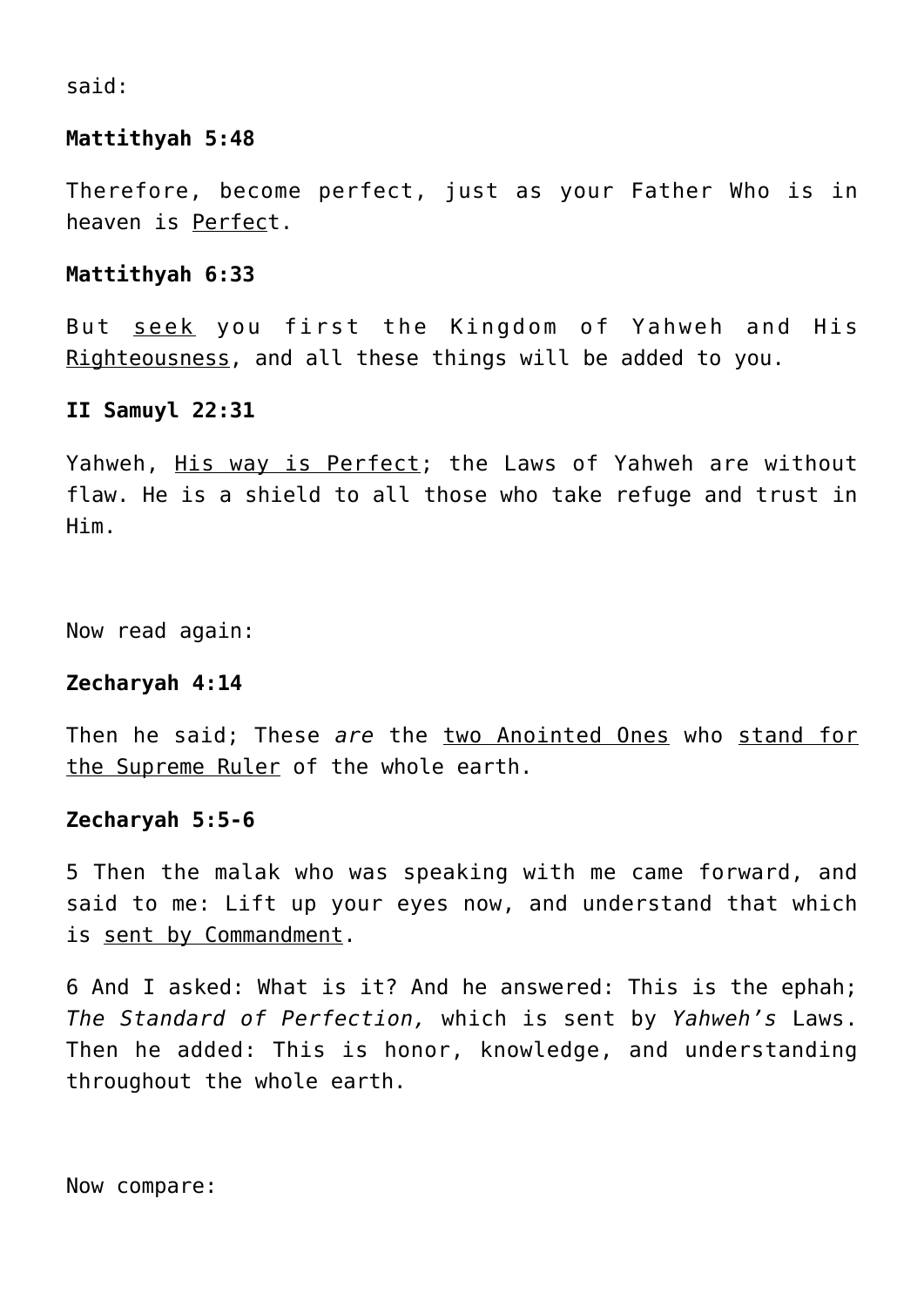## **Micahyah 4:1-3**

1 But in the Last Days it will come to pass *that* the mountain; *promotion,* of The House of Yahweh will be established in the chief of the nations. It will be raised above all congregations; and all peoples will *eventually* flow to it.

2 And many people will go and say; Come, and let us go up to the mountain; *uplifting,* of Yahweh, and to the House of the Father of Yaaqob, and He will teach us of His Ways, and we will walk in His Paths. Because the Laws will depart from Zion, and the Word of Yahweh from Yerusalem.

3 And He will judge between many people, and rebuke strong nations afar off; and they will beat their swords into plowshares, and their spears into pruninghooks. Nation will not lift up sword against nation, nor will they learn war anymore.

Who will Yahweh use to establish this Great Last Days', the End, this generation's Work of Yahweh?

#### **Zecharyah 6:11-13**

11 Take the silver and gold and make crowns, and set *them* upon the head of Yahshua Son of Yahweh, the High Priest.

12 Speak to him, and say; This is what Yahweh our Father says: Behold, the Man Whose Name is the BRANCH! For He will branch out from His place, and He will build The House of Yahweh!

13 Yes, He will build The House of Yahweh. He will bear glory, and will sit and rule on His throne. He will be a Priest upon His throne; and the counsel of peace will be between them both.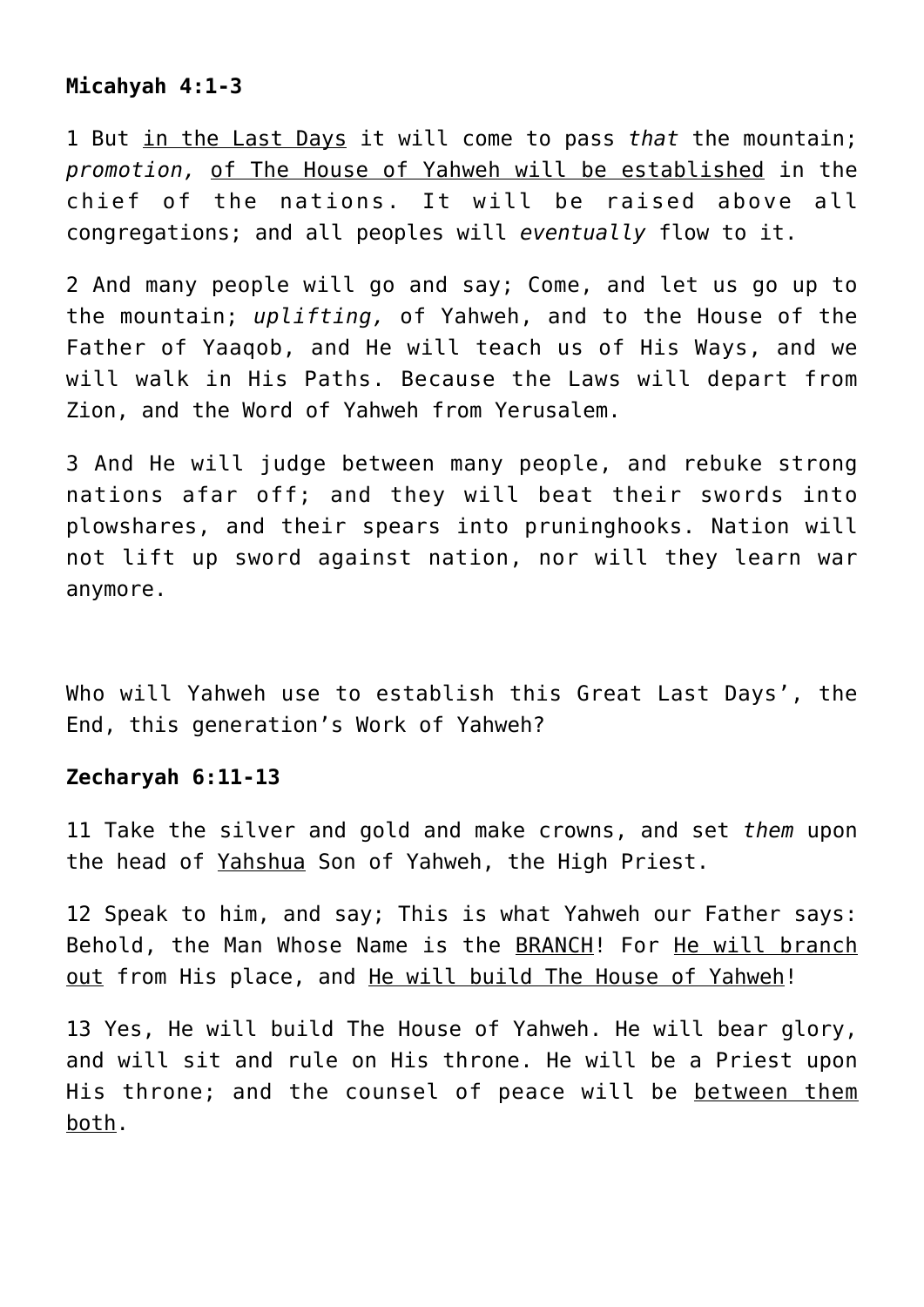Add:

## **Zecharyah 8:10**

For before these days there was no reward; *Salvation from Yahweh,* for man because the mouths of the ones to preach the reward; *Salvation from Yahweh,* were silent. Neither was there any peace because of the enemy, who turned every man, each against his brother.

## **Zecharyah 9:8**

Then I will encamp around My House like a guard, against those who march in and out. No more will an oppressor overrun them, for now My eyes are watching over them.

# **In the Time of the Two Witnesses We See the Greatest Tribulation**

The Prophecy shows that wars would start in the fourth part of the earth in and around the great River Euphrates and would continue until a third of men are killed in that fourth part of the earth; yet, the religions will still not repent. They won't repent even though they can see these Prophecies coming true, as I write. These prophesied wars are in progress now and all can see them but we see no repentance from the United States of America or any other nation. Neither do we see any of the religions repenting. In fact, we see plans being made for more wars that will involve all nations, and they're prophesied.

## **Revelation 9:20-21**

20 And the rest of the men who were not killed by these plagues, still did not repent of the works of their hands, that they should not worship demons, and Gods (elohim,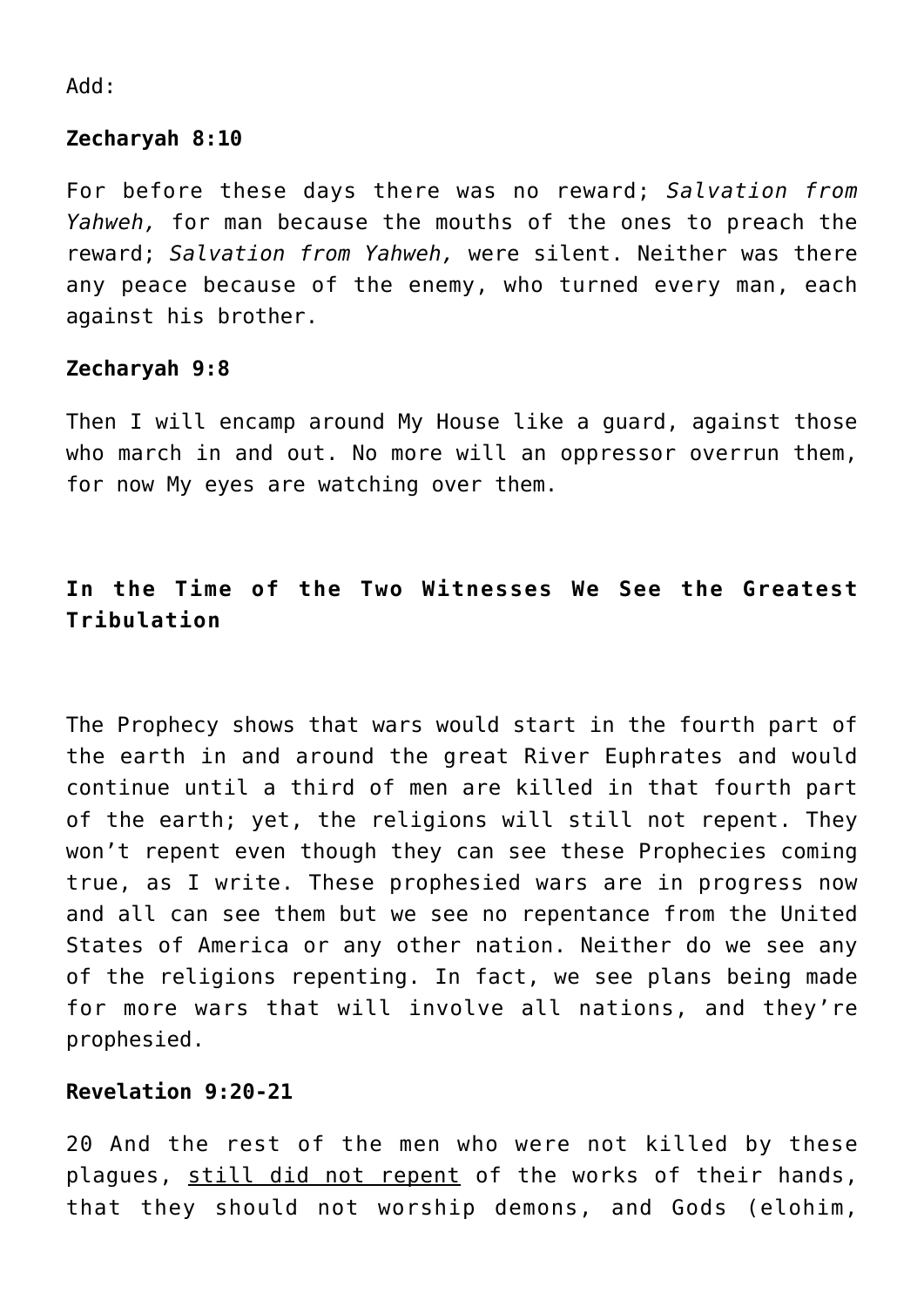teraphim) of gold, and silver, and brass, and stone, and of wood: which can neither see, nor hear, nor walk;

21 Neither did they repent of their murders, nor of their sorceries, nor of their fornication, nor of their thefts.

Notice now where their evil leads all nations.

## **Isayah 24:1-6**

1 Before Yahweh's *very* Eyes, the earth is made empty and it is made waste; the face of it is perverted and its inhabitants scattered abroad;

2 And it will be: as with the people, so with the priest; as with the servant, so with his owner; as with the maid, so with her mistress; as with the buyer, so with the seller; as with the lender, so with the borrower; as with him who takes usury, so with him who gives usury to him:

3 The land will be utterly emptied and utterly plundered, for it has come to pass that this Judgment has been pronounced.

4 The earth mourns and fades away, the world mourns and fades away, and the haughty people of the earth languish.

5 The earth also is defiled under the inhabitants of it, because they have transgressed the Laws, changed the Ordinance, and broken the Everlasting Covenant.

6 Because of this, the curse has devoured the earth, and they who dwell therein are desolate; therefore, the inhabitants of the earth are burned, and few men left.

**Verse 2** shows the word priest, meaning the religions. **Verse 5** shows these religions belong to Satan when that verse is compared to **I Yahchanan 3:4-10**. **Verse 6** shows the same great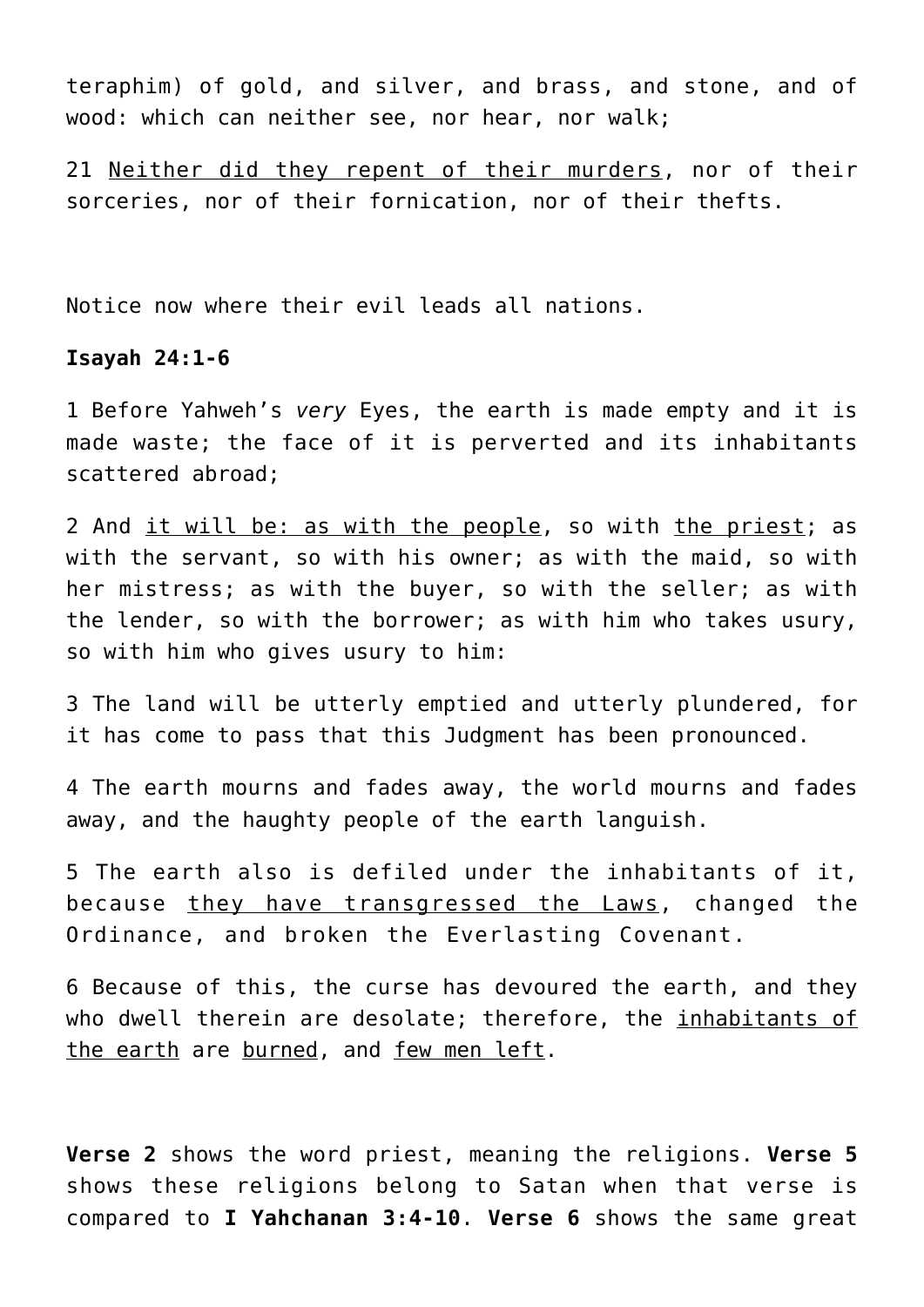burning shown in **Revelation 18**.

**The Prophesied End**

#### **Revelation 18:1-19**

1 And after these things I saw another malak come down from heaven, having great authority; and the earth was enlightened with His Glory.

2 And he cried mightily with a strong voice, saying: Babylon the great is fallen, is fallen, and is become the habitation of demons, and the hold of every foul spirit, and a cage of every unclean and hateful bird.

3 For all nations have drunk of the wine of the wrath of her fornication, and the kings of the earth have committed fornication with her, and the merchants of the earth have grown rich through the abundance of her delicacies.

4 And I heard another voice from heaven, saying: Come out of her, My People, so that you do not partake in her sins, and so that you do not receive of her plagues,

5 For her sins have reached unto heaven, and Yahweh has remembered her iniquities!

6 Render to her just as she rendered to you, and repay her double according to her works! In the cup which she has mixed, mix for her double!

7 In the measure that she glorified herself, and lived luxuriously, so in that measure give her torment and sorrow! For she says in her heart: I sit a queen, and am no widow, and will see no sorrow.

8 Therefore, her plaques will come in one day-death, and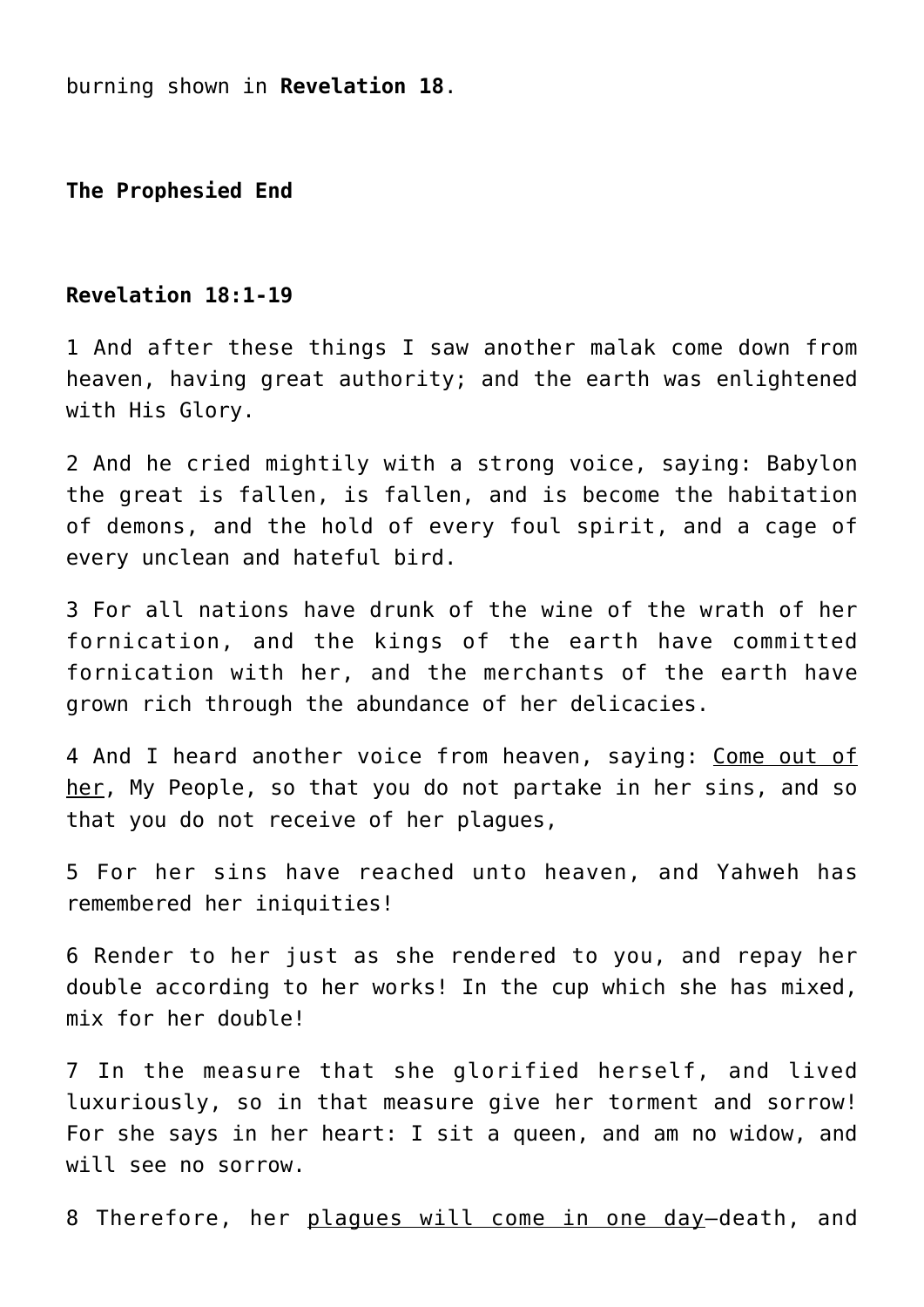mourning, and famine; and she will be utterly burned with fire; for strong *is* Father Yahweh Who judges her.

9 And the kings of the earth, who have committed fornication and lived luxuriously with her, will wail over her, and lament for her, when they will see the smoke of her burning—

10 Standing afar off for the fear of her torment, saying: Alas! Alas! That great city Babylon, that mighty city! For in one hour your judgment has come!

11 And the merchants of the earth will weep and mourn over her; for no one buys their merchandise anymore:

12 The merchandise of gold, and silver, and precious stones, and of pearls, and fine linen, and purple, and silk, and scarlet, and all kinds of scented wood, and every kind of article of ivory, and every kind of article of most precious wood, and of brass, and iron, and marble,

13 And cinnamon, and incense, fragrant ointment, and frankincense, and wine, and oil, and fine flour, and wheat, and cattle, and sheep, and horses, and chariots, and slaves, that is, souls of men.

14 And the fruits that your soul lusted after have departed from you, and all things which were dainty; *luxuries,* and splendid have departed from you, and you will find them no more at all.

15 The merchants of these things, who were made rich by her, will stand afar off for the fear of her torment, weeping and wailing,

16 And saying: Alas! Alas, that great city, that was clothed in fine linen, and purple, and scarlet, and decked with gold, and precious stones, and pearls!

17 For in one hour such great riches came to nothing! And every sea captain, and all the company in ships, the sailors,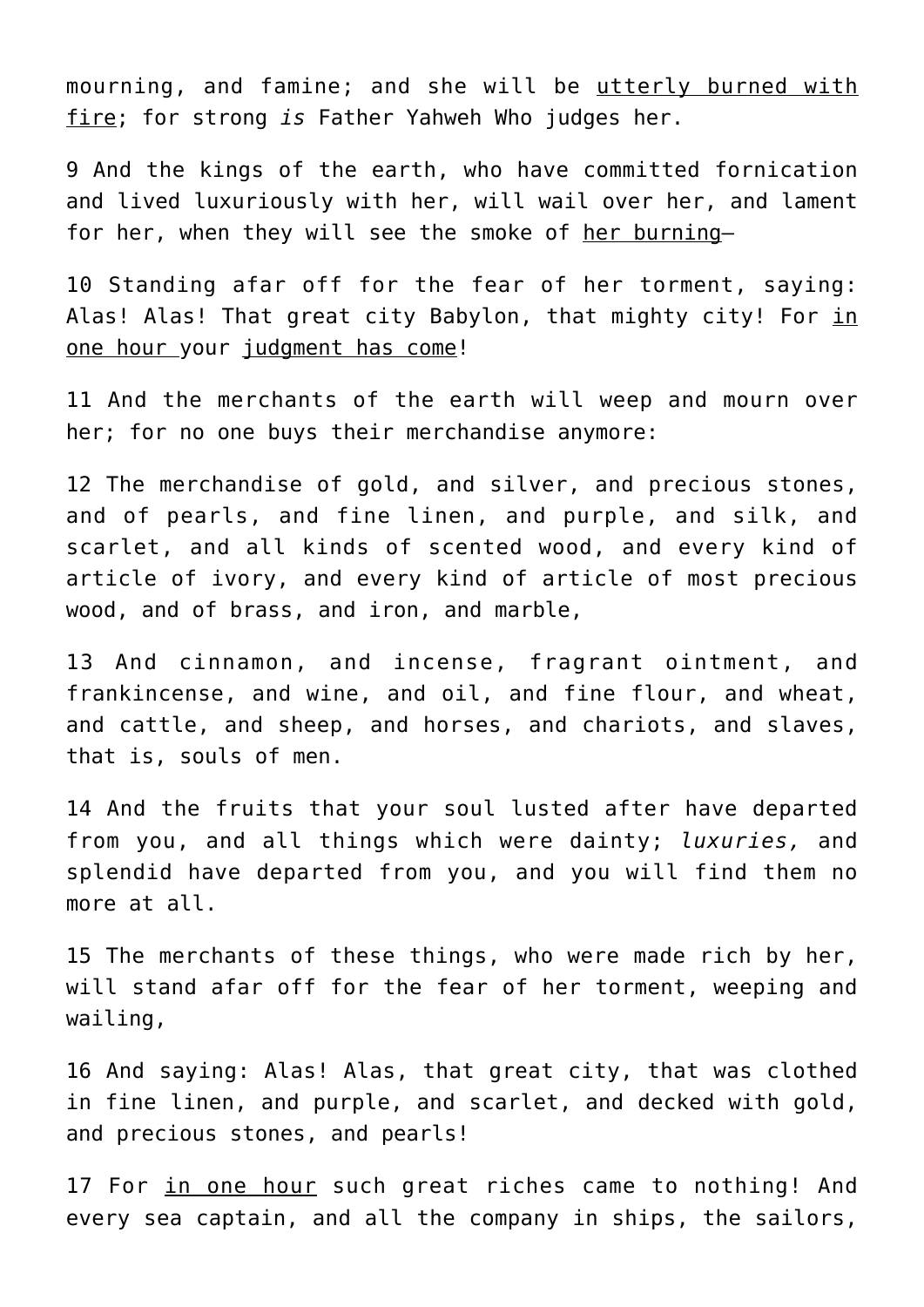and all who earn their living from the sea, stood afar off,

18 And cried when they saw the smoke of her burning, saying: What *city is* like this great city?

19 And they cast dust on their heads, and cried, weeping and wailing, saying: Alas! Alas, that great city, in which all who had ships in the sea were made rich through her wealth! For in one hour she is made desolate.

**Verse 4** – come out of her. **Verses 8-10, 17**, and **19** show a one hour burning involving her and the whole earth. This can be seen when compared with **Isayah 24**.

#### **Isayah 24:6**

Because of this, the curse has devoured the earth, and they who dwell therein are desolate; therefore, the inhabitants of the earth are burned, and few men left.

Burned in one hour? Is that possible? Yes! If it wasn't true Yahweh would not have said it. Read carefully the underlined.

# **Atomic Armageddon is just 30 minutes away – former US Navy advisor**

Published time: 7 Dec, 2015 07:31 Edited time: 7 Dec, 2015 09:50

https://www.rt.com/shows/sophieco/324941-nuclear-co;c-war-us/

Dr. Theodore Postol, former advisor to the U.S. Chief of Naval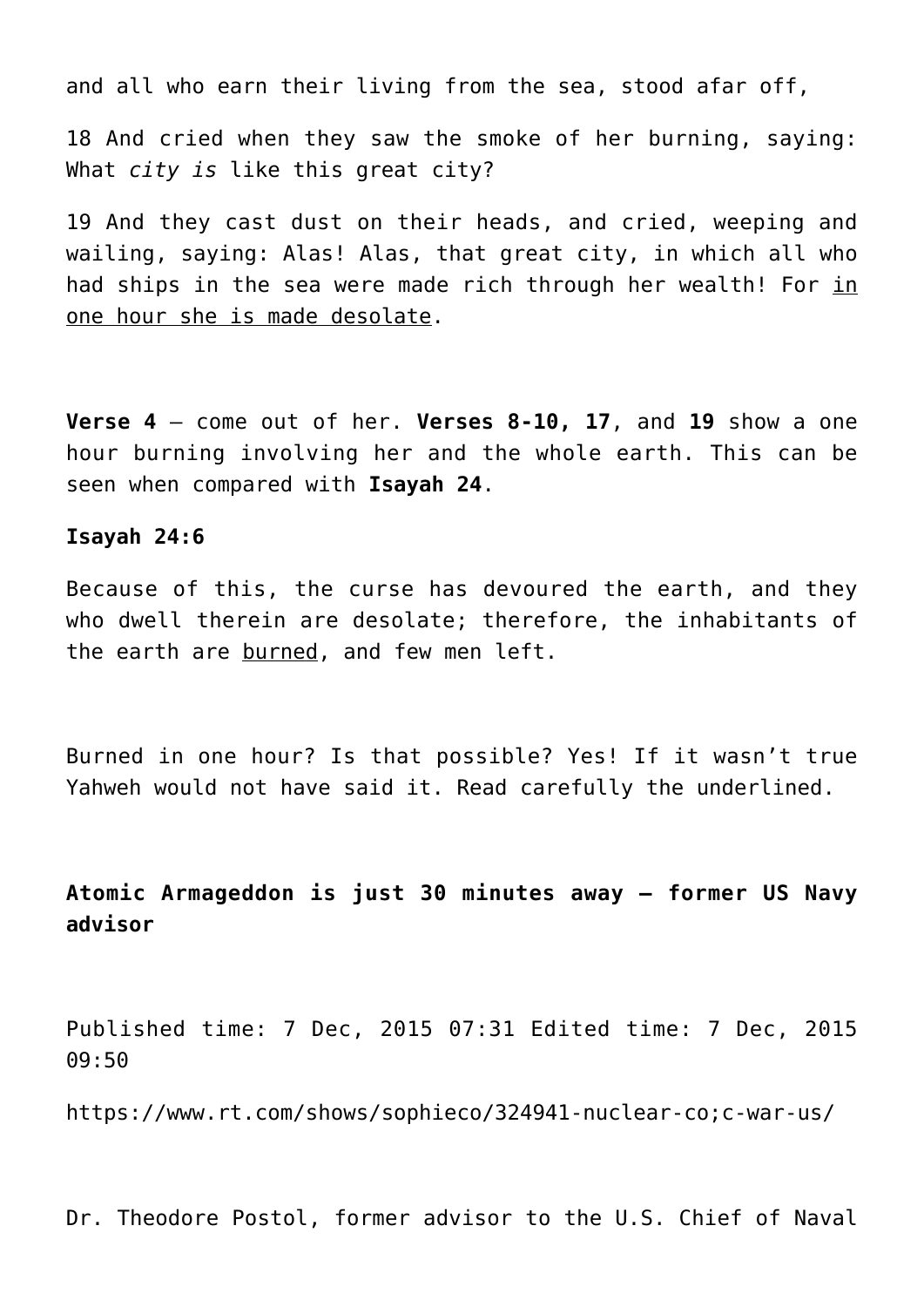Operations, a professor at MIT, nuclear technology expert.

… US and Russia once again are pumping up their nuclear arsenal, and the Doomsday Clock shows it's just three minutes before midnight. Is nuclear destruction looming once again over humankind? …could Atomic Armageddon happen by accident?…

Sophie Shevardnadze: *…Ted, President Obama came into the White House calling for "Global Zero" – now, there are plans to spend a trillion dollars on an overall of entire nuclear arsenal. Why is this happening?*

Dr. Theodore Postol: I think this is a consequence of the domestic politics.

SS: *Now, do you believe the U.S. is readying its nuclear forces for direct confrontation with Russia? Do you think nuclear war is possible now? At any scenario, do you see that?*

Dr. TP: I do think that an accidental nuclear war between the U.S. and Russia is possible. …I do think we are in danger.

SS: *What happens, hypothetically, if there is a nuclear war? Will a doctrine like a mutual destruction doctrine ever work again?*

Dr. TP: …somebody makes a bad decision with incomplete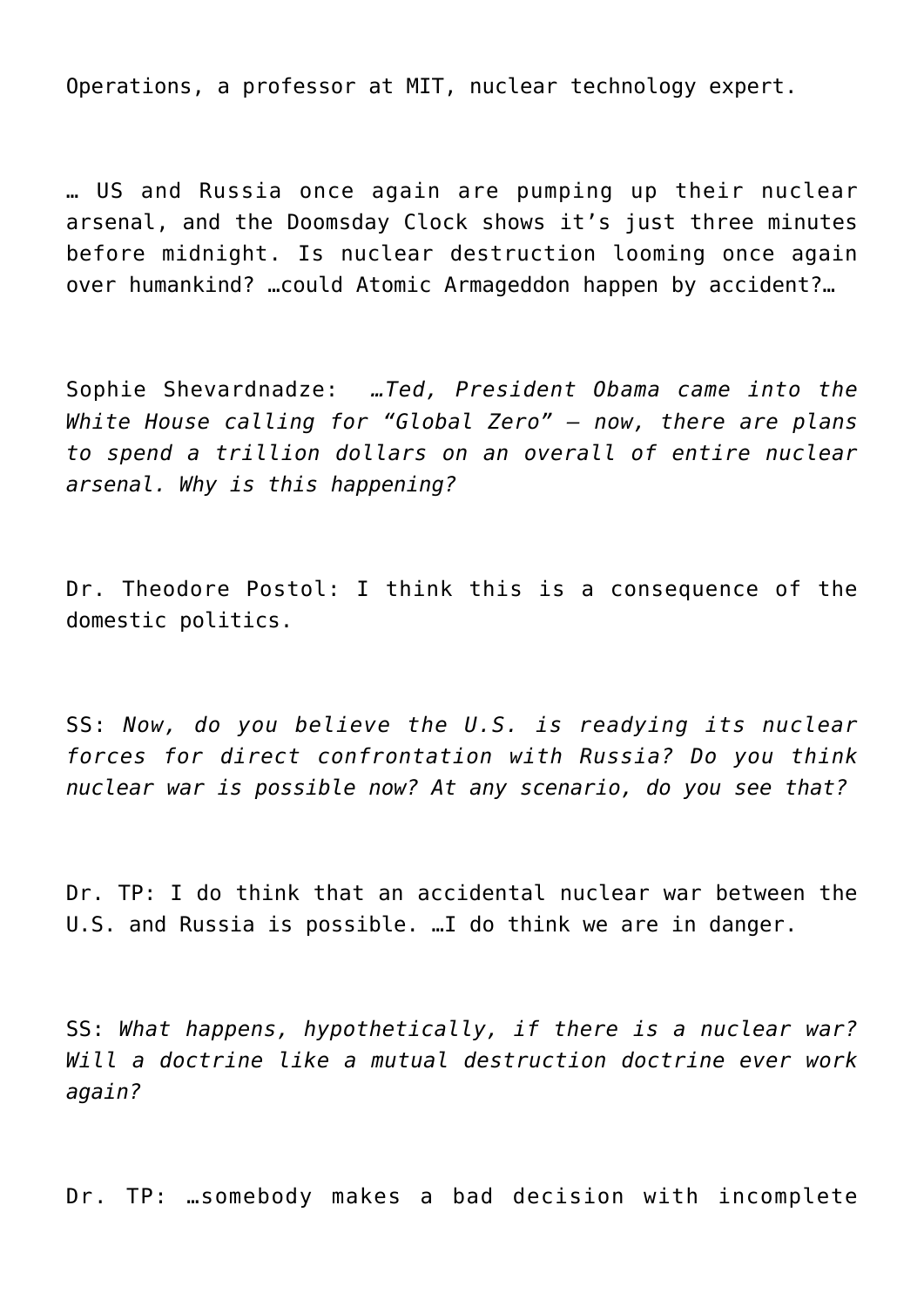information, which is almost certainly what happens in the real world – information is never complete – you could have a massive use of nuclear weapons, and that, of course, would end civilization as we know it…

SS: *Now, Ted, tell me something. Explain to an amateur, to me, how does one launch a nuclear weapon? Is it as easy as pressing a button? How long does it take for a nuclear missile to reach its target?*

Dr. TP: The ballistic missile could be fired, basically, within 50 or 60 seconds, more or less, after alert being given to the operators. The rocket will then ignite…then it would release warheads. The warheads would float in the near vacuum of space under the influence of gravity and momentum, and in about 20-28 minutes would arrive at their targets, re-enter the atmosphere and explode. So the world could be, basically, finished off in anywhere from half hour to an hour upon the arrival of these warheads. …most nuclear warheads would be delivered in a very short time, probably within half hour or an hour interval.

Even with 100% accurate Prophecies, those evil like the Gods (**Genesis 3:5**) will not repent; just as in the days of Noah, Yahshua said in **Mattithyah 24:37**.

Prophecy shows protection for those who will repent of sin.

**Sin?**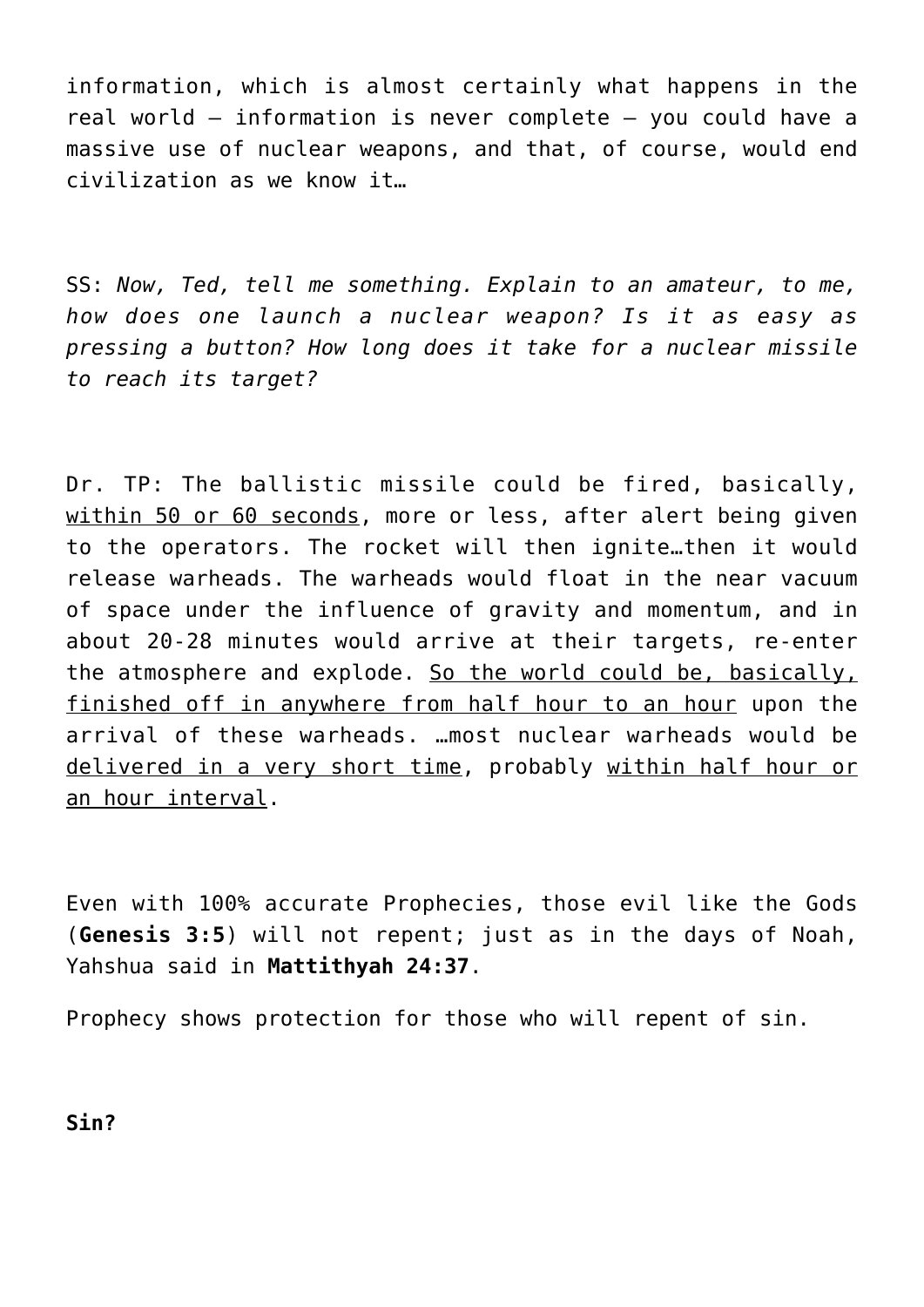## **I Yahchanan 3:4, 7-8, 10**

4 Whoever commits sin, transgresses also the Laws; for sin is the transgression of the Laws.

7 Little children, let no man deceive you; he who practices Righteousness is Righteous, just as He is Righteous.

8 He who commits sin is of the devil, for the devil has sinned from the beginning. For this purpose the Son of Yahweh was manifested; that He might destroy the works of the devil.

10 In this the Children of Yahweh and the children of the devil are manifest. Whoever does not practice Righteousness is not of Yahweh, and he does not love his neighbor!

**Verse 8** shows clearly to whom the 4199 religions in this generation belong.

**Protection and the Gathering to The House of Yahweh where Yahshua Messiah is High Priest**

## **Yeremyah 23:3-8**

3 But I will gather the remnant of My Flock out of all countries where they have been driven, and bring them back to their folds; homes, and they will be fruitful and increase.

4 And I will set up shepherds over them who will feed them; and they will fear no more, nor be dismayed, neither will they be lacking, says Yahweh.

5 Behold, the days come, says Yahweh: that I will raise to David a Righteous Branch, and a King will reign and succeed, and will execute judgment and justice in the earth.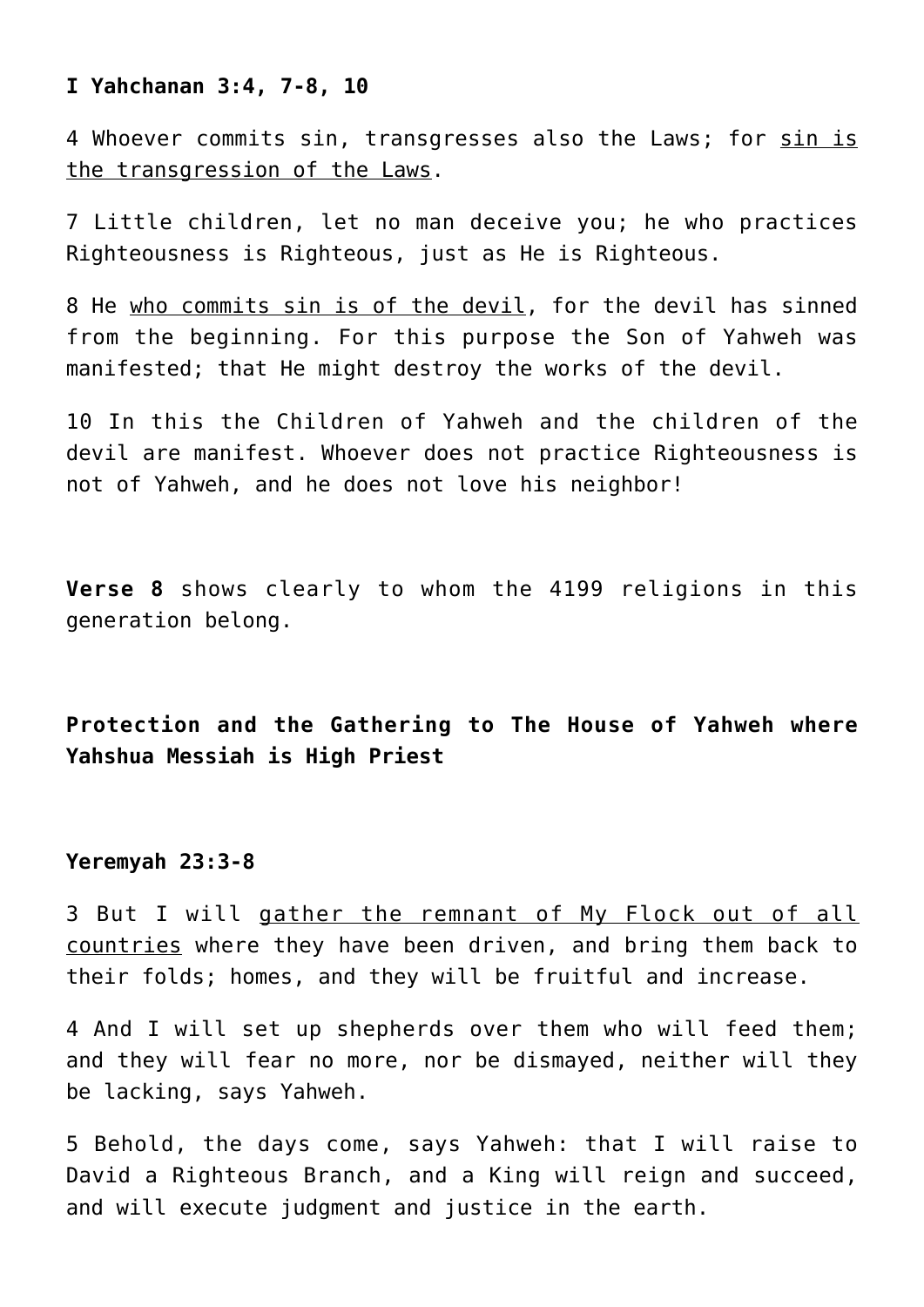6 In His days, those who reverence Yahweh will be saved, and the Called Out Ones will dwell safely; and this is the Name that He will proclaim to them at Abel–Yahweh Tsidqenu: Yahweh our Righteousness.

7 Therefore behold, the days come, says Yahweh, that they will no longer say; As surely as Yahweh lives Who brought up the children of Israyl out of the land of Egypt;

8 But they will say; As surely as Yahweh lives Who brought up and led the seed of the house of Yisrayl into the Protected Place at Abel, and from all countries where they had been driven; and they will dwell in their own land.

Remember:

#### **Zecharyah 6:11-13**

11 Take the silver and gold and make crowns, and set *them* upon the head of Yahshua Son of Yahweh, the High Priest.

12 Speak to him, and say; This is what Yahweh our Father says: Behold, the Man Whose Name is the BRANCH! For He will branch out from His place, and He will build The House of Yahweh!

13 Yes, He will build The House of Yahweh. He will bear glory, and will sit and rule on His throne. He will be a Priest upon His throne; and the counsel of peace will be between them both.

#### **Zecharyah 9:8**

Then I will encamp around My House like a quard, against those who march in and out. No more will an oppressor overrun them, for now My eyes are watching *over* them.

The choice is yours. Come out from among them and live forever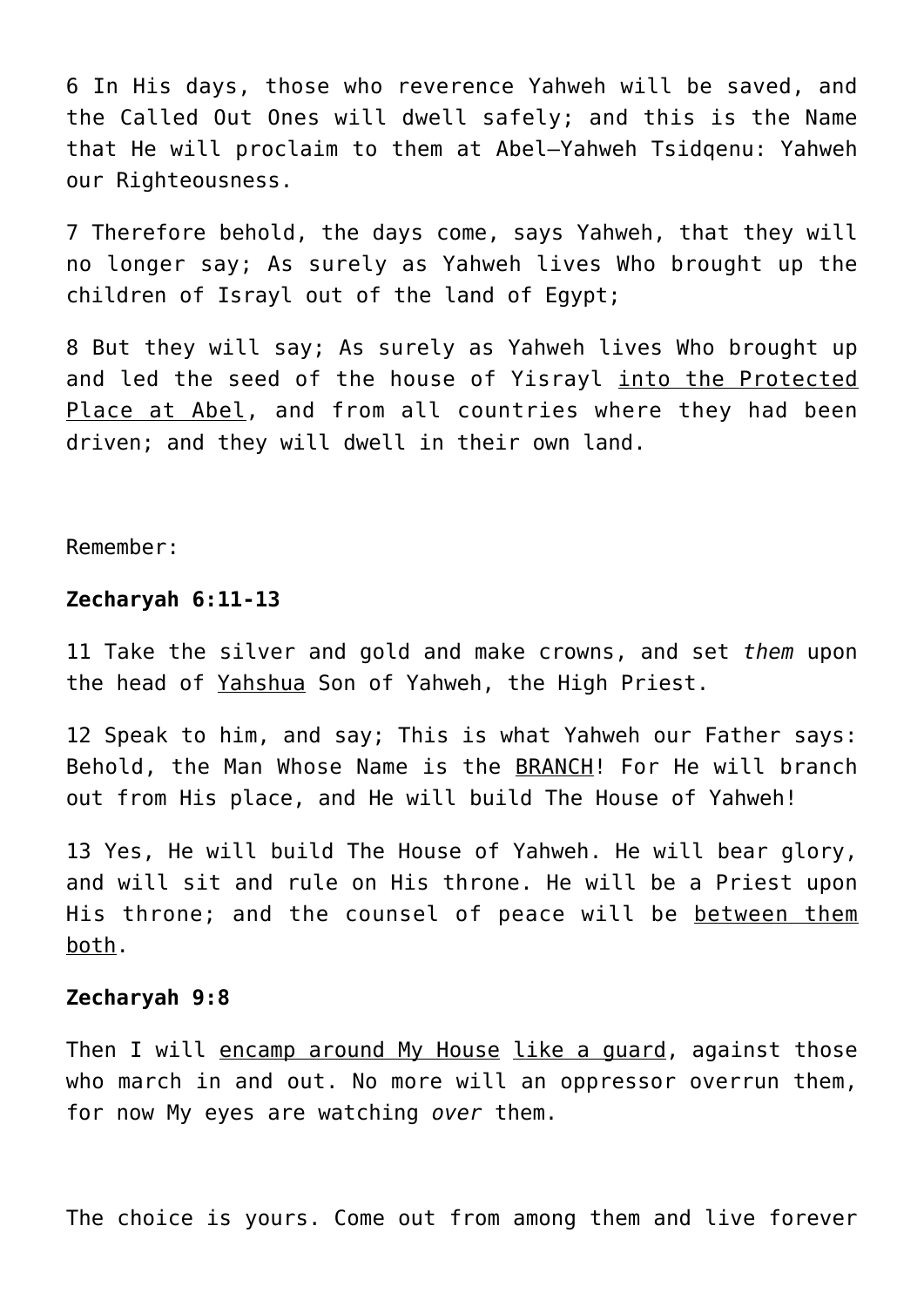or become ashes.

## **Revelation 18:4**

And I heard another voice from heaven, saying: Come out of her, My People, so that you do not partake in her sins, and so that you do not receive of her plagues.

#### **Malakyah 4:1-3**

1 For the Word of Yahweh was given to me, saying: Behold, the day comes that will burn like an oven; and all the proud, yes, and all who do wickedly, will be stubble—the day that comes will burn them up, and it will leave them neither root nor branch.

2 But for you who reverence My Name, the Light of Righteousness will arise with healing in its wings; and you will go out, leaping like calves *released* from the stall.

3 And the Word of Yahweh was given to me saying: the wicked will be trodden down; for they will be ashes under the soles of your feet in the day that *this* will be done.

## **Revelation 18:2-5, 8**

2 And he cried mightily with a strong voice, saying: Babylon the great is fallen, is fallen, and is become the habitation of demons, and the hold of every foul spirit, and a cage of every unclean and hateful bird.

3 For all nations have drunk of the wine of the wrath of her fornication, and the kings of the earth have committed fornication with her, and the merchants of the earth have grown rich through the abundance of her delicacies.

4 And I heard another voice from heaven, saying: Come out of her, My People, so that you do not partake in her sins, and so that you do not receive of her plagues,